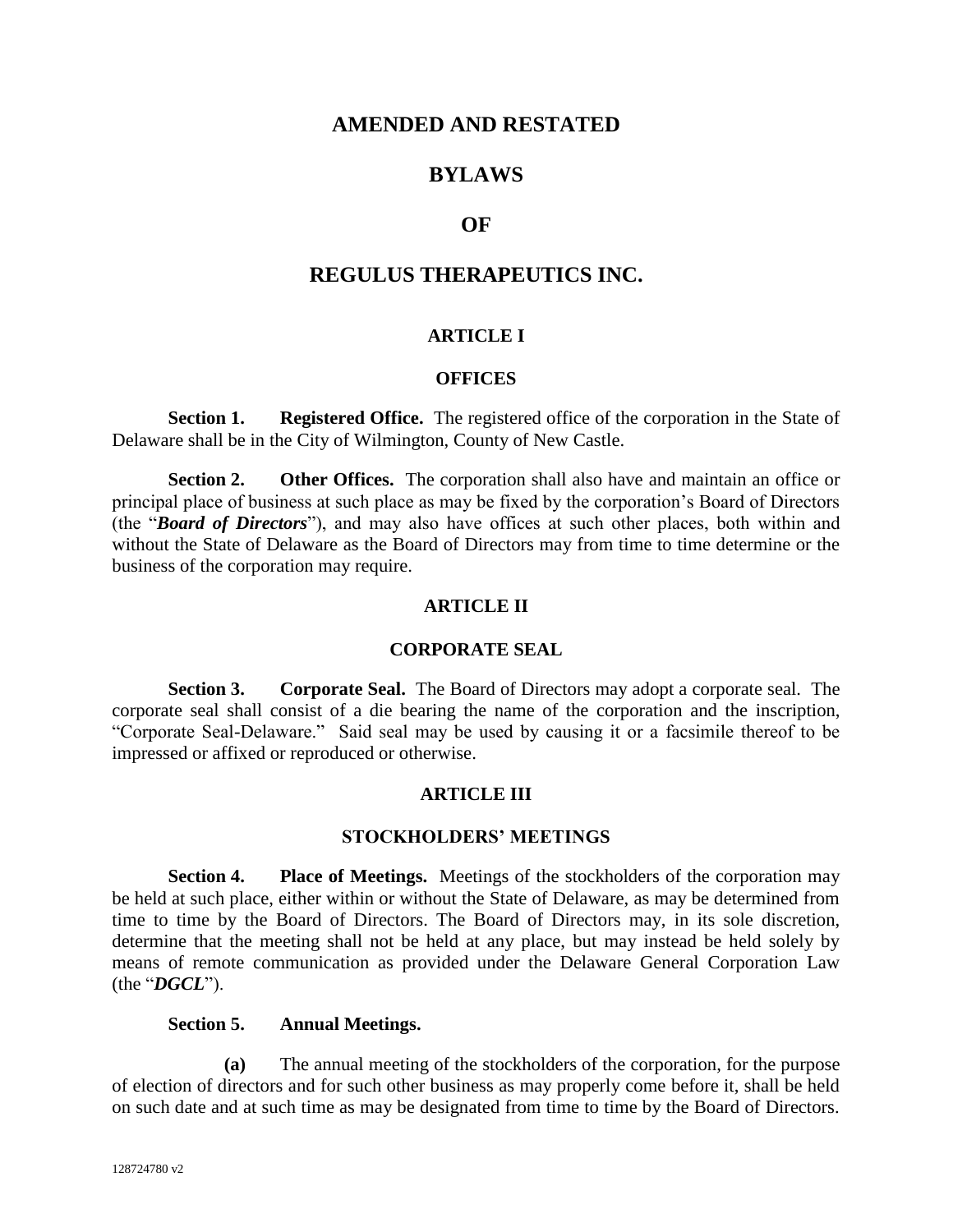Nominations of persons for election to the Board of Directors of the corporation and the proposal of business to be considered by the stockholders may be made at an annual meeting of stockholders: (i) pursuant to the corporation's notice of meeting of stockholders (with respect to business other than nominations); (ii) brought specifically by or at the direction of the Board of Directors; or (iii) by any stockholder of the corporation who was a stockholder of record at the time of giving the stockholder's notice provided for in Section 5(b) of these Amended and Restated Bylaws (the "*Bylaws*"), who is entitled to vote at the meeting and who complied with the notice procedures set forth in this Section 5. For the avoidance of doubt, clause (iii) above shall be the exclusive means for a stockholder to make nominations and submit other business (other than matters properly included in the corporation's notice of meeting of stockholders and proxy statement under Rule 14a-8 under the Securities Exchange Act of 1934, as amended, and the rules and regulations thereunder (the "*1934 Act*")) before an annual meeting of stockholders.

**(b)** At an annual meeting of the stockholders, only such business shall be conducted as is a proper matter for stockholder action under Delaware law and as shall have been properly brought before the meeting.

**i.** For nominations for the election to the Board of Directors to be properly brought before an annual meeting by a stockholder pursuant to clause (iii) of Section 5(a) of these Bylaws, the stockholder must deliver written notice to the Secretary at the principal executive offices of the corporation on a timely basis as set forth in Section 5(b)(iii) of these Bylaws and must update and supplement such written notice on a timely basis as set forth in Section 5(c) of these Bylaws. Such stockholder's notice shall set forth: (A) as to each nominee such stockholder proposes to nominate at the meeting: (1) the name, age, business address and residence address of such nominee; (2) the principal occupation or employment of such nominee; (3) the class and number of shares of each class of capital stock of the corporation which are owned of record and beneficially by such nominee; (4) the date or dates on which such shares were acquired and the investment intent of such acquisition; (5) with respect to each nominee for election or re-election to the Board of Directors, include a completed and signed questionnaire, representation and agreement required by Section 5(e) of these Bylaws; and (6) such other information concerning such nominee as would be required to be disclosed in a proxy statement soliciting proxies for the election of such nominee as a director in an election contest (even if an election contest is not involved), or that is otherwise required to be disclosed pursuant to Section 14 of the 1934 Act and the rules and regulations promulgated thereunder (including such person's written consent to being named as a nominee and to serving as a director if elected); and (B) the information required by Section 5(b)(iv) of these Bylaws. The corporation may require any proposed nominee to furnish such other information as it may reasonably require to determine the eligibility of such proposed nominee to serve as an independent director of the corporation or that could be material to a reasonable stockholder's understanding of the independence, or lack thereof, of such proposed nominee.

**ii.** Other than proposals sought to be included in the corporation's proxy materials pursuant to Rule 14(a)-8 under the 1934 Act, for business other than nominations for the election to the Board of Directors to be properly brought before an annual meeting by a stockholder pursuant to clause (iii) of Section 5(a) of these Bylaws, the stockholder must deliver written notice to the Secretary at the principal executive offices of the corporation on a timely basis as set forth in Section 5(b)(iii) of these Bylaws, and must update and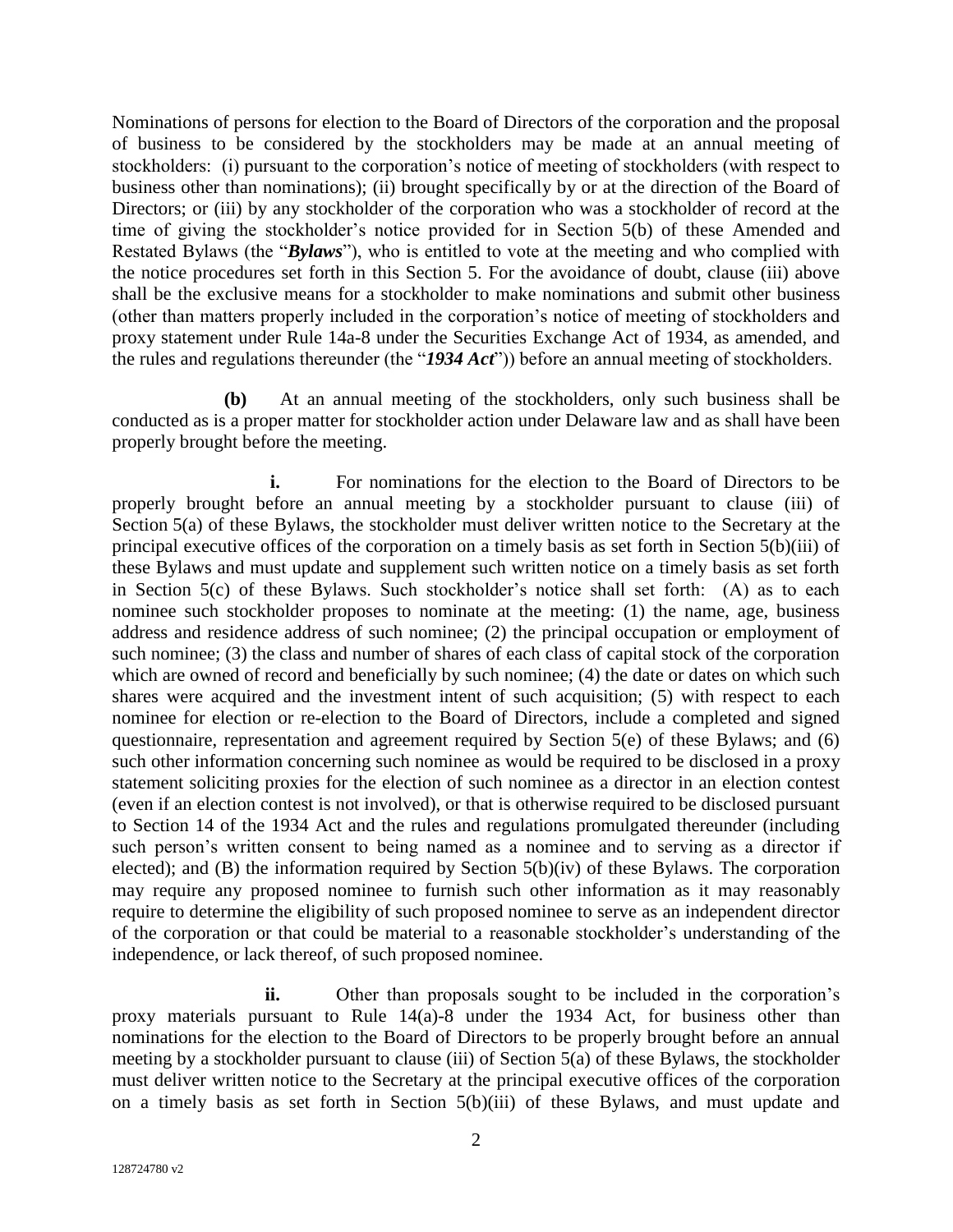supplement such written notice on a timely basis as set forth in Section 5(c) of these Bylaws. Such stockholder's notice shall set forth: (A) as to each matter such stockholder proposes to bring before the meeting, a brief description of the business desired to be brought before the meeting, the reasons for conducting such business at the meeting, and any material interest (including any anticipated benefit of such business to any Proponent (as defined below) other than solely as a result of its ownership of the corporation's capital stock, that is material to any Proponent individually, or to the Proponents in the aggregate) in such business of any Proponent; and (B) the information required by Section 5(b)(iv) of these Bylaws.

**iii.** To be timely, the written notice required by Section 5(b)(i) or 5(b)(ii) of these Bylaws must be received by the Secretary at the principal executive offices of the corporation not later than the close of business on the  $90<sup>th</sup>$  day nor earlier than the close of business on the  $120<sup>th</sup>$  day prior to the first anniversary of the preceding year's annual meeting; *provided, however,* that, subject to the last sentence of this Section 5(b)(iii), in the event that the date of the annual meeting is advanced more than 30 days prior to or delayed by more than 30 days after the anniversary of the preceding year's annual meeting, notice by the stockholder to be timely must be so received not earlier than the close of business on the 120<sup>th</sup> day prior to such annual meeting and not later than the close of business on the later of the 90<sup>th</sup> day prior to such annual meeting or the  $10<sup>th</sup>$  day following the day on which public announcement of the date of such meeting is first made. In no event shall an adjournment or a postponement of an annual meeting for which notice has been given, or the public announcement thereof has been made, commence a new time period for the giving of a stockholder's notice as described above.

**iv.** The written notice required by Section 5(b)(i) or 5(b)(ii) of these Bylaws shall also set forth, as of the date of the notice and as to the stockholder giving the notice and the beneficial owner, if any, on whose behalf the nomination or proposal is made (each, a "*Proponent*" and collectively, the "*Proponents*"): (A) the name and address of each Proponent, as they appear on the corporation's books; (B) the class, series and number of shares of the corporation that are owned beneficially and of record by each Proponent; (C) a description of any agreement, arrangement or understanding (whether oral or in writing) with respect to such nomination or proposal between or among any Proponent and any of its affiliates or associates, and any others (including their names) acting in concert, or otherwise under the agreement, arrangement or understanding, with any of the foregoing; (D) a representation that the Proponents are holders of record or beneficial owners, as the case may be, of shares of the corporation entitled to vote at the meeting and intend to appear in person or by proxy at the meeting to nominate the person or persons specified in the notice (with respect to a notice under Section 5(b)(i) of these Bylaws) or to propose the business that is specified in the notice (with respect to a notice under Section 5(b)(ii) of these Bylaws); (E) a representation as to whether the Proponents intend to deliver a proxy statement and form of proxy to holders of a sufficient number of holders of the corporation's voting shares to elect such nominee or nominees (with respect to a notice under Section 5(b)(i) of these Bylaws) or to carry such proposal (with respect to a notice under Section 5(b)(ii) of these Bylaws); (F) to the extent known by any Proponent, the name and address of any other stockholder supporting the proposal on the date of such stockholder's notice; and (G) a description of all Derivative Transactions (as defined below) by each Proponent during the previous 12-month period, including the date of the transactions and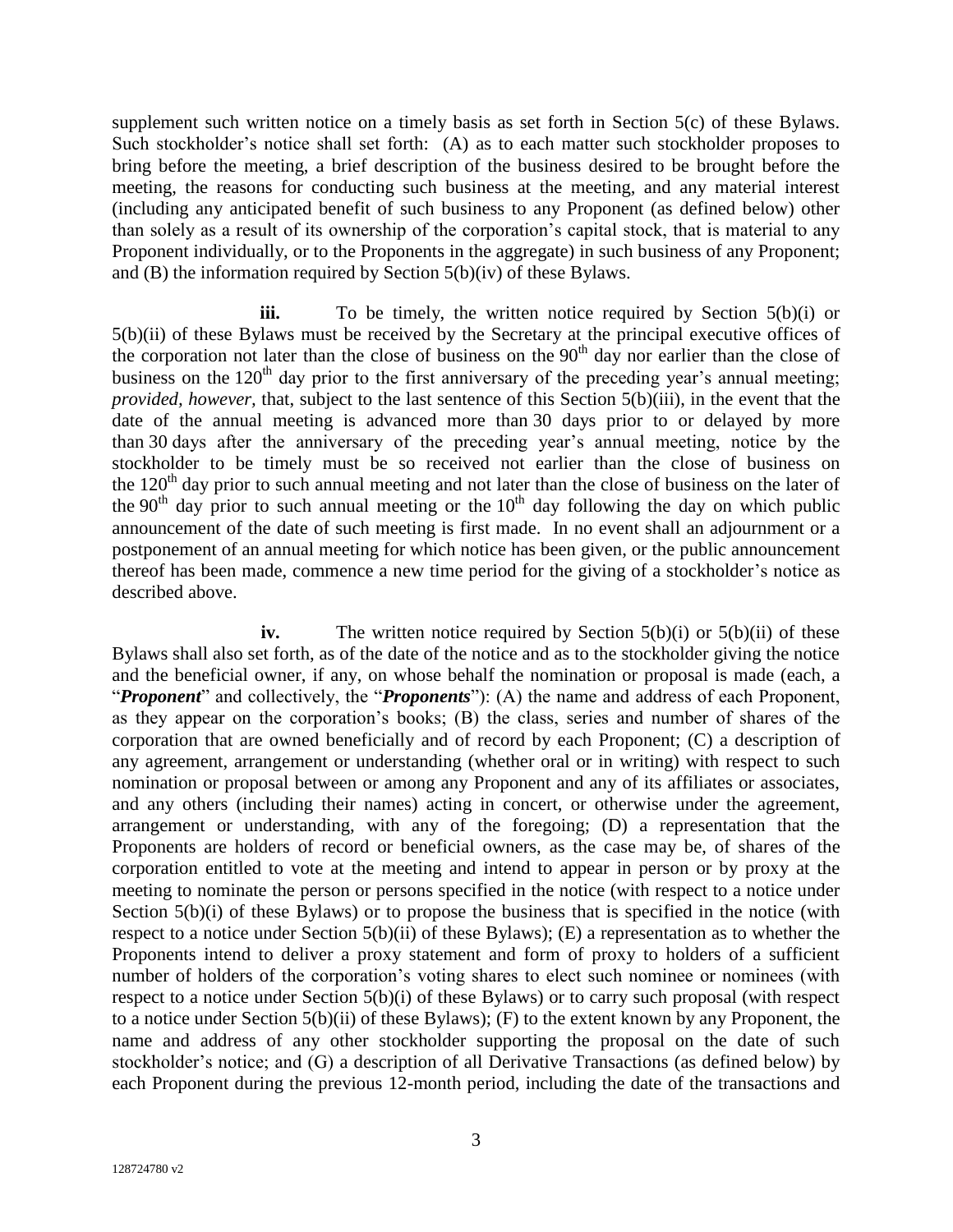the class, series and number of securities involved in, and the material economic terms of, such Derivative Transactions.

For purposes of Sections 5 and 6 of these Bylaws, a "*Derivative Transaction*" means any agreement, arrangement, interest or understanding entered into by, or on behalf or for the benefit of, any Proponent or any of its affiliates or associates, whether record or beneficial:

(w) the value of which is derived in whole or in part from the value of any class or series of shares or other securities of the corporation;

(x) which otherwise provides any direct or indirect opportunity to gain or share in any gain derived from a change in the value of securities of the corporation;

(y) the effect or intent of which is to mitigate loss, manage risk or benefit of security value or price changes; or

(z) which provides the right to vote or increase or decrease the voting power of, such Proponent, or any of its affiliates or associates, with respect to any securities of the corporation,

which agreement, arrangement, interest or understanding may include, without limitation, any option, warrant, debt position, note, bond, convertible security, swap, stock appreciation right, short position, profit interest, hedge, right to dividends, voting agreement, performance-related fee or arrangement to borrow or lend shares (whether or not subject to payment, settlement, exercise or conversion in any such class or series), and any proportionate interest of such Proponent in the securities of the corporation held by any general or limited partnership, or any limited liability company, of which such Proponent is, directly or indirectly, a general partner or managing member.

**(c)** A stockholder providing written notice required by Section 5(b)(i) or (ii) of these Bylaws shall update and supplement such notice in writing, if necessary, so that the information provided or required to be provided in such notice is true and correct in all material respects as of (i) the record date for the meeting and (ii) the date that is five business days prior to the meeting and, in the event of any adjournment or postponement thereof, five business days prior to such adjourned or postponed meeting. In the case of an update and supplement pursuant to clause (i) of this Section 5(c), such update and supplement shall be received by the Secretary at the principal executive offices of the corporation not later than five business days after the record date for the meeting. In the case of an update and supplement pursuant to clause (ii) of this Section 5(c), such update and supplement shall be received by the Secretary at the principal executive offices of the corporation not later than two business days prior to the date for the meeting, and, in the event of any adjournment or postponement thereof, two business days prior to such adjourned or postponed meeting.

**(d)** Notwithstanding anything in Section 5(b)(iii) of these Bylaws to the contrary, in the event that the number of directors to be elected to the Board of Directors of the Corporation is increased and there is no public announcement naming all of the nominees for director or specifying the size of the increased Board of Directors made by the corporation at least 100 days prior to the first anniversary of the preceding year's annual meeting, a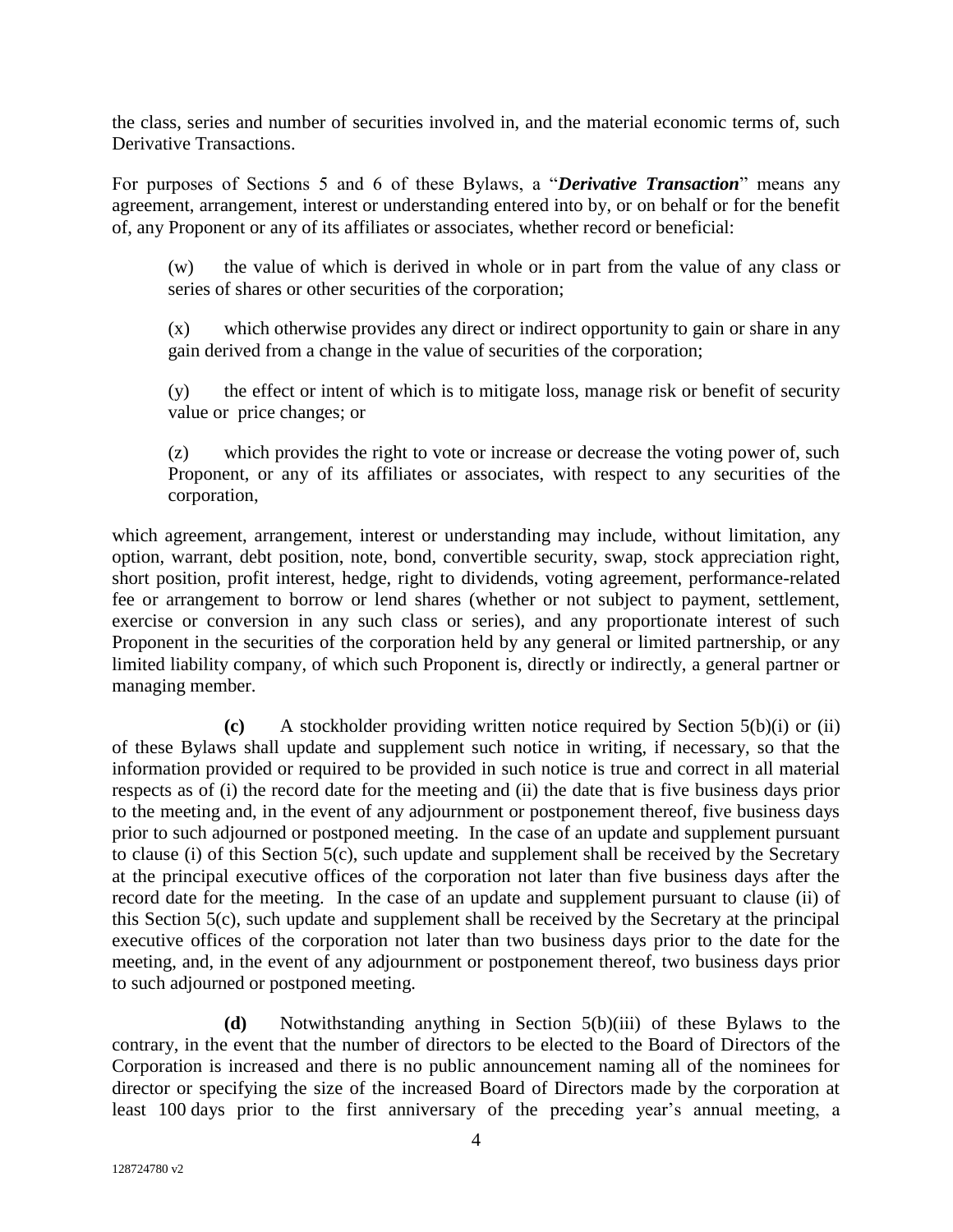stockholder's notice required by this Section 5 shall also be considered timely, but only with respect to nominees for any new positions created by such increase, if it shall be delivered to the Secretary at the principal executive offices of the corporation not later than the close of business on the 10th day following the day on which such public announcement is first made by the corporation.

**(e)** To be eligible to be a nominee for election or re-election as a director of the corporation pursuant to a nomination under clause (iii) of Section 5(a) of these Bylaws, such proposed nominee or a person on such proposed nominee's behalf must deliver (in accordance with the time periods prescribed for delivery of notice under Section 5(b)(iii) or 5(d) of these Bylaws, as applicable) to the Secretary at the principal executive offices of the corporation a written questionnaire with respect to the background and qualification of such proposed nominee and the background of any other person or entity on whose behalf the nomination is being made (which questionnaire shall be provided by the Secretary upon written request) and a written representation and agreement (in the form provided by the Secretary upon written request) that such person: (i) is not and will not become a party to (A) any agreement, arrangement or understanding with, and has not given any commitment or assurance to, any person or entity as to how such person, if elected as a director of the corporation, will act or vote on any issue or question (a ''*Voting Commitment*'') that has not been disclosed to the corporation in the questionnaire or (B) any Voting Commitment that could limit or interfere with such person's ability to comply, if elected as a director of the corporation, with such person's fiduciary duties under applicable law; (ii) is not and will not become a party to any agreement, arrangement or understanding with any person or entity other than the corporation with respect to any direct or indirect compensation, reimbursement or indemnification in connection with service or action as a director of the corporation that has not been disclosed therein; and (iii) in such person's individual capacity and on behalf of any person or entity on whose behalf the nomination is being made, would be in compliance, if elected as a director of the corporation, and will comply with, all applicable publicly disclosed corporate governance, conflict of interest, confidentiality and stock ownership and trading policies and guidelines of the corporation.

**(f)** A person shall not be eligible for election or re-election as a director unless the person is nominated either in accordance with clause (ii) of Section 5(a) of these Bylaws, or in accordance with clause (iii) of Section 5(a) of these Bylaws. Except as otherwise required by law, the chairman of the meeting shall have the power and duty to determine whether a nomination or any business proposed to be brought before the meeting was made, or proposed, as the case may be, in accordance with the procedures set forth in these Bylaws and, if any proposed nomination or business is not in compliance with these Bylaws, or the Proponent does not act in accordance with the representations in Sections  $5(b)(iv)(D)$  and  $5(b)(iv)(E)$  of these Bylaws, to declare that such proposal or nomination shall not be presented for stockholder action at the meeting and shall be disregarded, notwithstanding that proxies in respect of such nominations or such business may have been solicited or received.

**(g)** Notwithstanding the foregoing provisions of this Section 5, in order to include information with respect to a stockholder proposal in the proxy statement and form of proxy for a stockholders' meeting, a stockholder must also comply with all applicable requirements of the 1934 Act and the rules and regulations thereunder. Nothing in these Bylaws shall be deemed to affect any rights of stockholders to request inclusion of proposals in the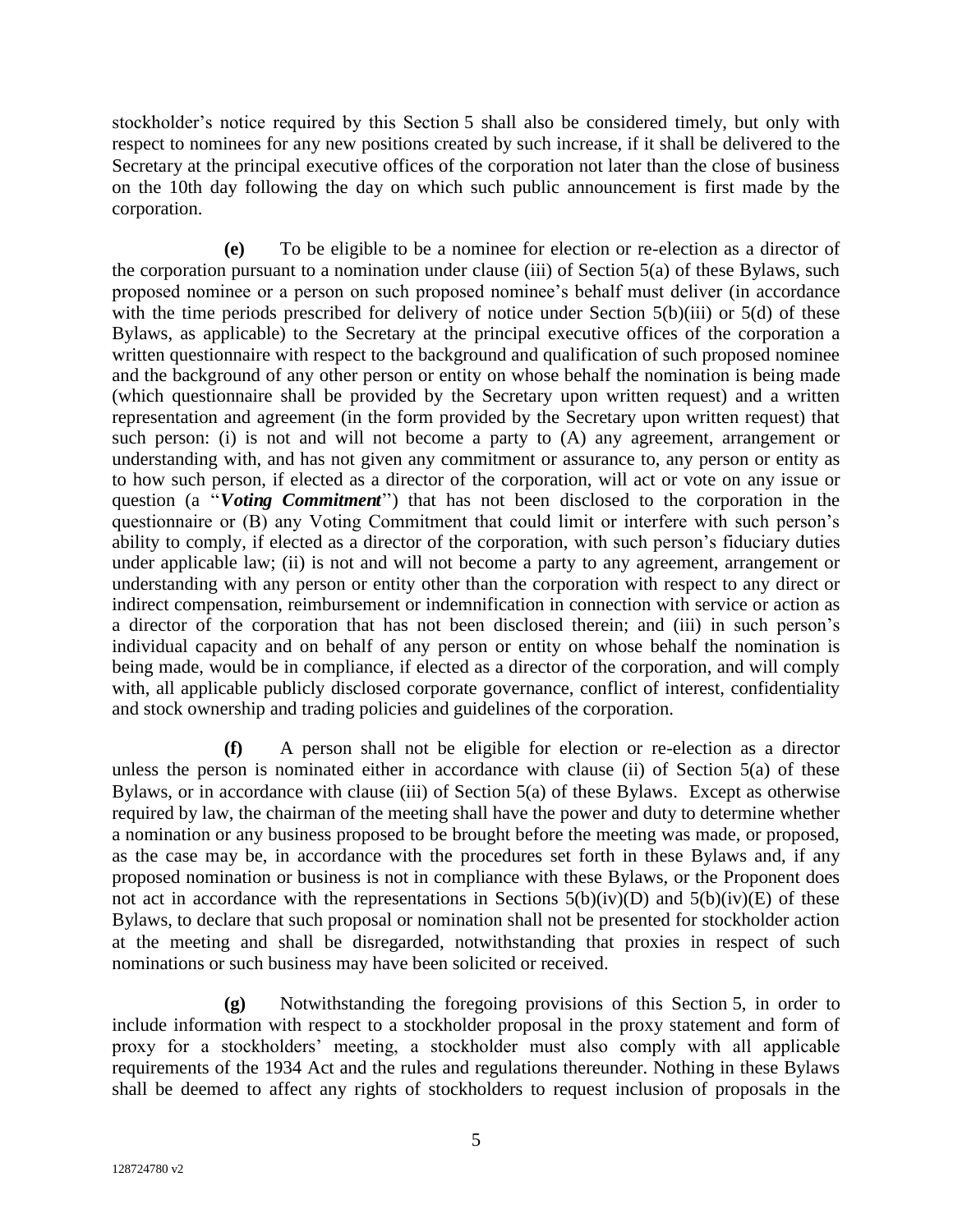corporation's proxy statement pursuant to Rule 14a-8 under the 1934 Act; *provided, however,* that any references in these Bylaws to the 1934 Act or the rules and regulations thereunder are not intended to and shall not limit the requirements applicable to proposals and/or nominations to be considered pursuant to Section 5(a)(iii) of these Bylaws.

**(h)** For purposes of Sections 5 and 6 of these Bylaws,

**i.** "*public announcement*" shall mean disclosure in a press release reported by the Dow Jones News Service, Associated Press or comparable national news service or in a document publicly filed by the corporation with the Securities and Exchange Commission pursuant to Section 13, 14 or 15(d) of the 1934 Act; and

**ii.** "*affiliates*" and "*associates*" shall have the meanings set forth in Rule 405 under the Securities Act of 1933, as amended.

# **Section 6. Special Meetings.**

**(a)** Special meetings of the stockholders of the corporation may be called, for any purpose as is a proper matter for stockholder action under Delaware law, by (i) the Chairman of the Board of Directors, (ii) the Chief Executive Officer, or (iii) the Board of Directors pursuant to a resolution adopted by a majority of the total number of authorized directors (whether or not there exist any vacancies in previously authorized directorships at the time any such resolution is presented to the Board of Directors for adoption).

**(b)** The Board of Directors shall determine the time and place, if any, of such special meeting. Upon determination of the time and place, if any, of the meeting, the Secretary shall cause a notice of meeting to be given to the stockholders entitled to vote, in accordance with the provisions of Section 7 of these Bylaws. No business may be transacted at such special meeting otherwise than specified in the notice of meeting.

**(c)** Nominations of persons for election to the Board of Directors may be made at a special meeting of stockholders at which directors are to be elected (i) by or at the direction of the Board of Directors or (ii) by any stockholder of the corporation who is a stockholder of record at the time of giving notice provided for in this paragraph, who shall be entitled to vote at the meeting and who delivers written notice to the Secretary of the corporation setting forth the information required by Section 5(b)(i) of these Bylaws. In the event the corporation calls a special meeting of stockholders for the purpose of electing one or more directors to the Board of Directors, any such stockholder of record may nominate a person or persons (as the case may be), for election to such position(s) as specified in the corporation's notice of meeting, if written notice setting forth the information required by Section 5(b)(i) of these Bylaws shall be received by the Secretary at the principal executive offices of the corporation not later than the close of business on the later of the 90th day prior to such meeting or the 10th day following the day on which public announcement is first made of the date of the special meeting and of the nominees proposed by the Board of Directors to be elected at such meeting. The stockholder shall also update and supplement such information as required under Section 5(c) of these Bylaws. In no event shall an adjournment or a postponement of a special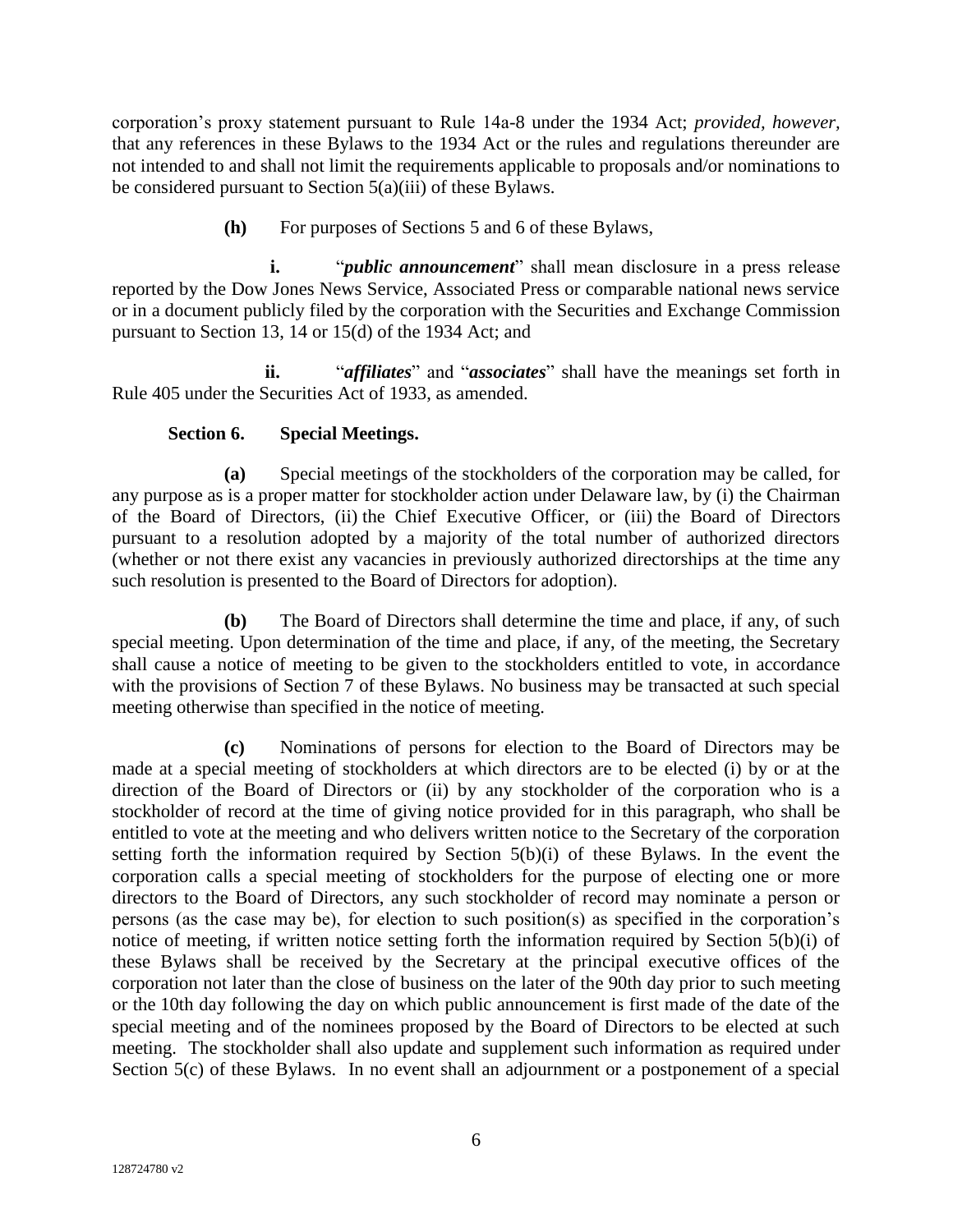meeting for which notice has been given, or the public announcement thereof has been made, commence a new time period for the giving of a stockholder's notice as described above.

**(d)** Notwithstanding the foregoing provisions of this Section 6, a stockholder must also comply with all applicable requirements of the 1934 Act and the rules and regulations thereunder with respect to matters set forth in this Section 6. Nothing in these Bylaws shall be deemed to affect any rights of stockholders to request inclusion of proposals in the corporation's proxy statement pursuant to Rule 14a-8 under the 1934 Act; *provided, however,* that any references in these Bylaws to the 1934 Act or the rules and regulations thereunder are not intended to and shall not limit the requirements applicable to nominations for the election to the Board of Directors to be considered pursuant to Section 6(c) of these Bylaws.

**Section 7. Notice Of Meetings.** Except as otherwise provided by law, notice, given in writing or by electronic transmission, of each meeting of stockholders shall be given not less than 10 nor more than 60 days before the date of the meeting to each stockholder entitled to vote at such meeting, such notice to specify the place, if any, date and hour, in the case of special meetings, the purpose or purposes of the meeting, and the means of remote communications, if any, by which stockholders and proxy holders may be deemed to be present in person and vote at any such meeting. If mailed, notice is deemed given when deposited in the United States mail, postage prepaid, directed to the stockholder at such stockholder's address as it appears on the records of the corporation. If sent via electronic transmission, notice is deemed given as of the sending time recorded at the time of transmission. Notice of the time, place, if any, and purpose of any meeting of stockholders may be waived in writing, signed by the person entitled to notice thereof, or by electronic transmission by such person, either before or after such meeting, and will be waived by any stockholder by his attendance thereat in person, by remote communication, if applicable, or by proxy, except when the stockholder attends a meeting for the express purpose of objecting, at the beginning of the meeting, to the transaction of any business because the meeting is not lawfully called or convened. Any stockholder so waiving notice of such meeting shall be bound by the proceedings of any such meeting in all respects as if due notice thereof had been given.

**Section 8. Quorum.** At all meetings of stockholders, except where otherwise provided by statute or by the corporation's Amended and Restated Certificate of Incorporation ("*Certificate of Incorporation*"), or by these Bylaws, the presence, in person, by remote communication, if applicable, or by proxy duly authorized, of the holders of a majority of the outstanding shares of stock entitled to vote shall constitute a quorum for the transaction of business. In the absence of a quorum, any meeting of stockholders may be adjourned, from time to time, either by the chairman of the meeting or by vote of the holders of a majority of the shares represented thereat, but no other business shall be transacted at such meeting. The stockholders present at a duly called or convened meeting, at which a quorum is present, may continue to transact business until adjournment, notwithstanding the withdrawal of enough stockholders to leave less than a quorum. Except as otherwise provided by statute or by applicable stock exchange rules, or by the Certificate of Incorporation or these Bylaws, in all matters other than the election of directors, the affirmative vote of the majority of shares present in person, by remote communication, if applicable, or represented by proxy at the meeting and entitled to vote generally on the subject matter shall be the act of the stockholders. Except as otherwise provided by statute, the Certificate of Incorporation or these Bylaws, directors shall be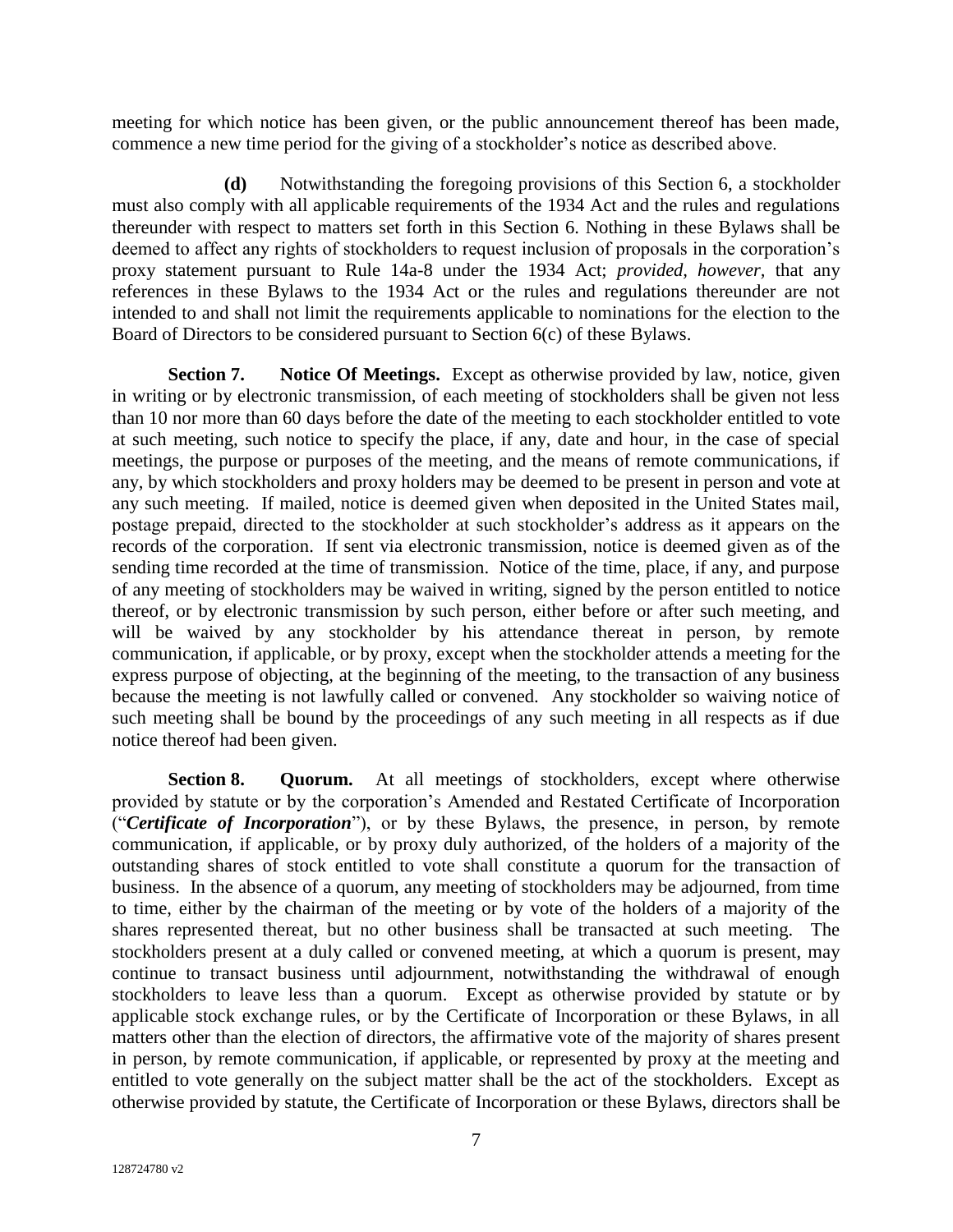elected by a plurality of the votes of the shares present in person, by remote communication, if applicable, or represented by proxy at the meeting and entitled to vote generally on the election of directors. Where a separate vote by a class or classes or series is required, except where otherwise provided by the statute or by the Certificate of Incorporation or these Bylaws, a majority of the outstanding shares of such class or classes or series, present in person, by remote communication, if applicable, or represented by proxy duly authorized, shall constitute a quorum entitled to take action with respect to that vote on that matter. Except where otherwise provided by statute or by the Certificate of Incorporation or these Bylaws, the affirmative vote of the majority (plurality, in the case of the election of directors) of shares of such class or classes or series present in person, by remote communication, if applicable, or represented by proxy at the meeting shall be the act of such class or classes or series.

**Section 9. Adjournment and Notice of Adjourned Meetings.** Any meeting of stockholders, whether annual or special, may be adjourned from time to time either by the chairman of the meeting or by the vote of a majority of the shares present in person, by remote communication, if applicable, or represented by proxy at the meeting. When a meeting is adjourned to another time or place, if any, notice need not be given of the adjourned meeting if the time and place, if any, thereof are announced at the meeting at which the adjournment is taken. At the adjourned meeting, the corporation may transact any business which might have been transacted at the original meeting. If the adjournment is for more than 30 days or if after the adjournment a new record date is fixed for the adjourned meeting, a notice of the adjourned meeting shall be given to each stockholder of record entitled to vote at the meeting.

**Section 10. Voting Rights.** For the purpose of determining those stockholders entitled to vote at any meeting of the stockholders, except as otherwise provided by law, only persons in whose names shares stand on the stock records of the corporation on the record date, as provided in Section 12 of these Bylaws, shall be entitled to vote at any meeting of stockholders. Every person entitled to vote shall have the right to do so either in person, by remote communication, if applicable, or by an agent or agents authorized by a proxy granted in accordance with Delaware law. An agent so appointed need not be a stockholder. No proxy shall be voted after three years from its date of creation unless the proxy provides for a longer period.

**Section 11. Joint Owners of Stock.** If shares or other securities having voting power stand of record in the names of two or more persons, whether fiduciaries, members of a partnership, joint tenants, tenants in common, tenants by the entirety, or otherwise, or if two or more persons have the same fiduciary relationship respecting the same shares, unless the Secretary is given written notice to the contrary and is furnished with a copy of the instrument or order appointing them or creating the relationship wherein it is so provided, their acts with respect to voting shall have the following effect: (a) if only one votes, his act binds all; (b) if more than one votes, the act of the majority so voting binds all; or (c) if more than one votes, but the vote is evenly split on any particular matter, each faction may vote the securities in question proportionally, or may apply to the Delaware Court of Chancery for relief as provided in the DGCL, Section 217(b). If the instrument filed with the Secretary shows that any such tenancy is held in unequal interests, a majority or even-split for the purpose of clause (c) of this Section 11 shall be a majority or even-split in interest.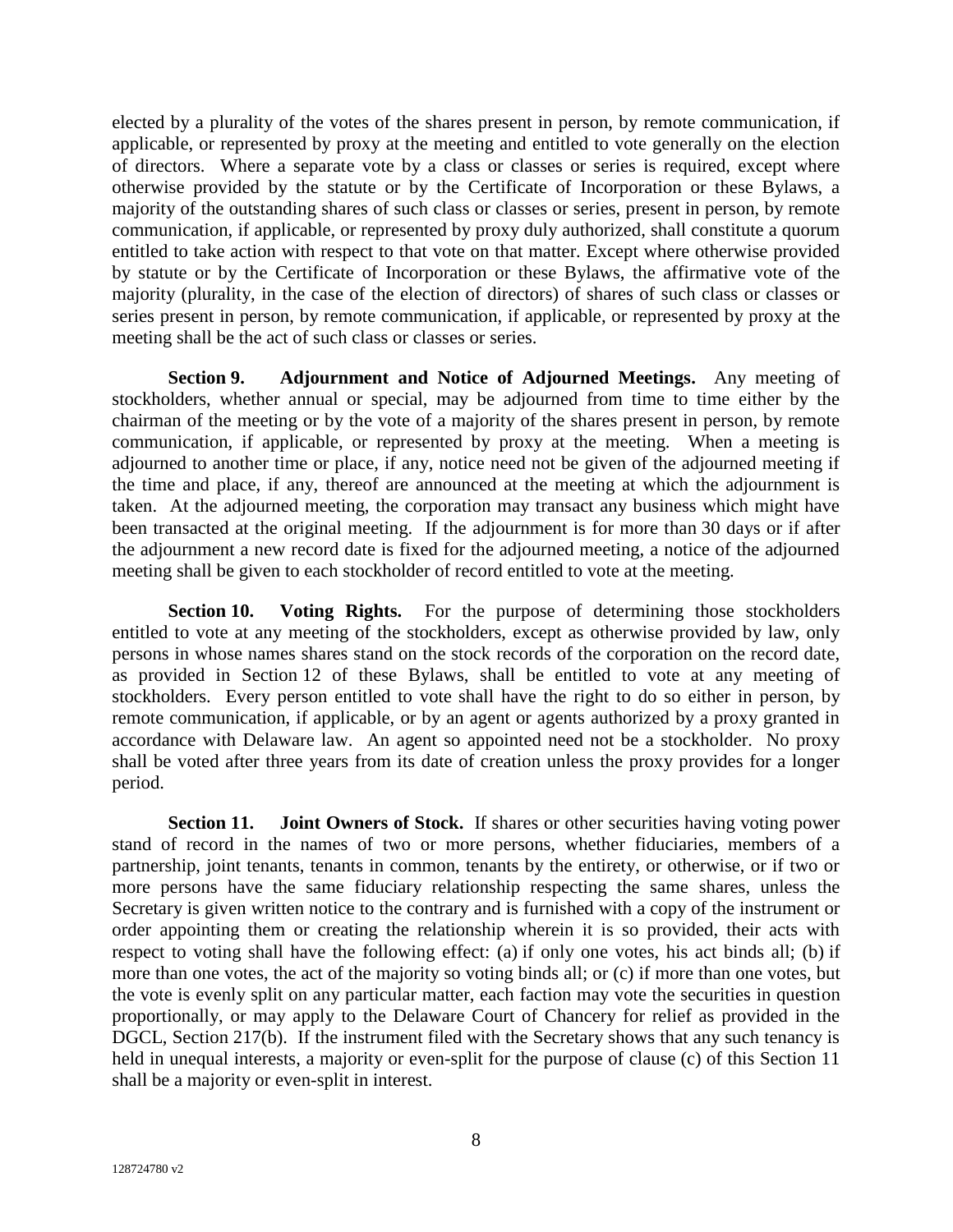**Section 12. List of Stockholders.** The Secretary shall prepare and make, at least 10 days before every meeting of stockholders, a complete list of the stockholders entitled to vote at said meeting, arranged in alphabetical order, showing the address of each stockholder and the number of shares registered in the name of each stockholder. Such list shall be open to the examination of any stockholder, for any purpose germane to the meeting, (a) on a reasonably accessible electronic network, provided that the information required to gain access to such list is provided with the notice of the meeting, or (b) during ordinary business hours, at the principal place of business of the corporation. In the event that the corporation determines to make the list available on an electronic network, the corporation may take reasonable steps to ensure that such information is available only to stockholders of the corporation. The list shall be open to examination of any stockholder during the time of the meeting as provided by law.

**Section 13. Action Without Meeting.** No action shall be taken by the stockholders except at an annual or special meeting of stockholders called in accordance with these Bylaws, and no action shall be taken by the stockholders by written consent or electronic transmission.

### **Section 14. Organization.**

**(a)** At every meeting of stockholders, the Chairman of the Board of Directors, or, if a Chairman has not been appointed or is absent, the President, or, if the President is absent, a chairman of the meeting chosen by a majority in interest of the stockholders entitled to vote, present in person or by proxy, shall act as chairman. The Secretary, or, in his or her absence, an Assistant Secretary directed to do so by the President, shall act as secretary of the meeting.

**(b)** The Board of Directors of the corporation shall be entitled to make such rules or regulations for the conduct of meetings of stockholders as it shall deem necessary, appropriate or convenient. Subject to such rules and regulations of the Board of Directors, if any, the chairman of the meeting shall have the right and authority to prescribe such rules, regulations and procedures and to do all such acts as, in the judgment of such chairman, are necessary, appropriate or convenient for the proper conduct of the meeting, including, without limitation, establishing an agenda or order of business for the meeting, rules and procedures for maintaining order at the meeting and the safety of those present, limitations on participation in such meeting to stockholders of record of the corporation and their duly authorized and constituted proxies and such other persons as the chairman shall permit, restrictions on entry to the meeting after the time fixed for the commencement thereof, limitations on the time allotted to questions or comments by participants and regulation of the opening and closing of the polls for balloting on matters which are to be voted on by ballot. The date and time of the opening and closing of the polls for each matter upon which the stockholders will vote at the meeting shall be announced at the meeting. Unless and to the extent determined by the Board of Directors or the chairman of the meeting, meetings of stockholders shall not be required to be held in accordance with rules of parliamentary procedure.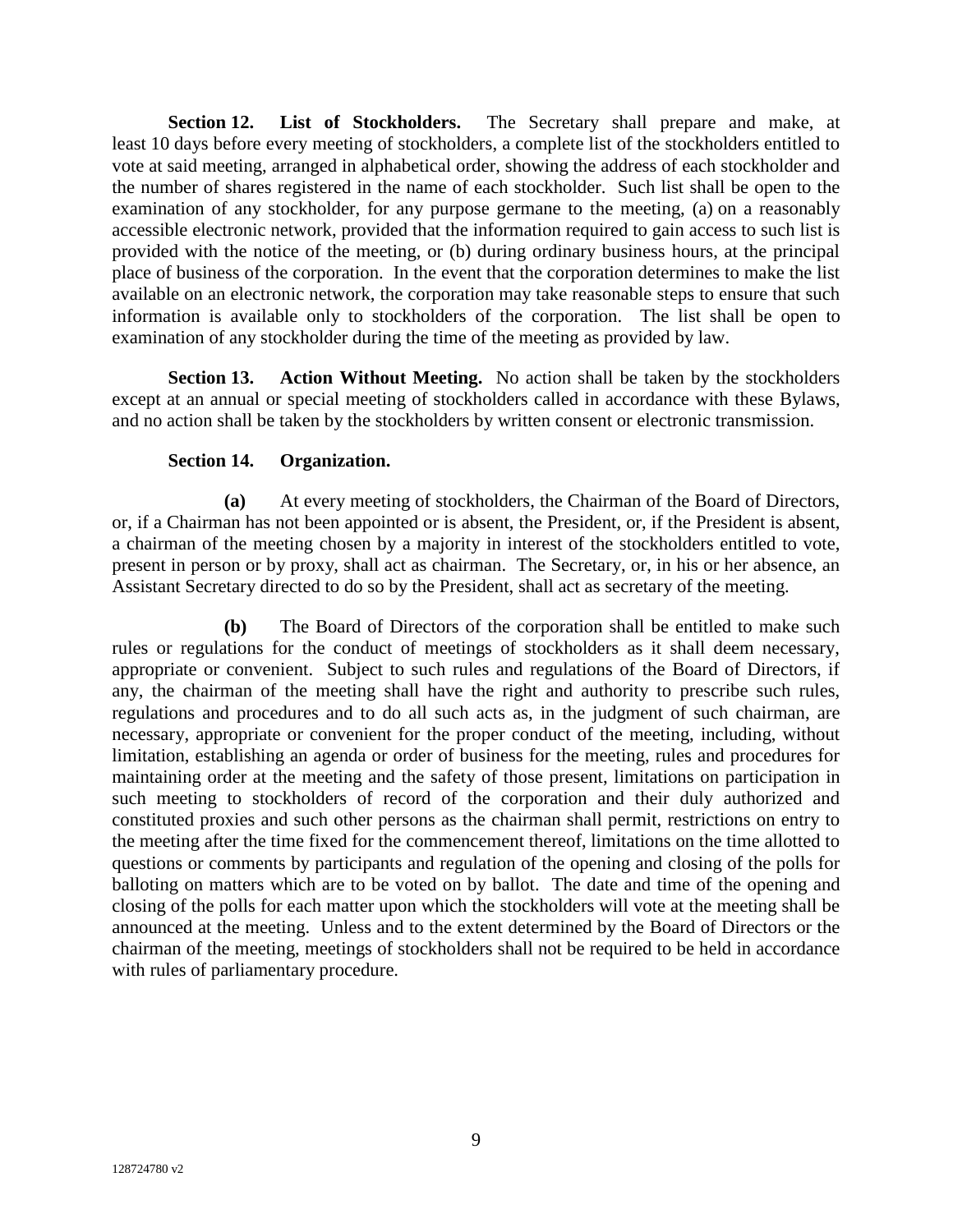### **ARTICLE IV**

#### **DIRECTORS**

**Section 15. Number and Term of Office.** The authorized number of directors of the corporation shall be fixed in accordance with the Certificate of Incorporation. Directors need not be stockholders unless so required by the Certificate of Incorporation. If for any cause, the directors shall not have been elected at an annual meeting, they may be elected as soon thereafter as convenient at a special meeting of the stockholders called for that purpose in the manner provided in these Bylaws.

**Section 16. Powers.** The powers of the corporation shall be exercised, its business conducted and its property controlled by the Board of Directors, except as may be otherwise provided by statute or by the Certificate of Incorporation.

**Section 17. Election of Directors.** Directors shall be elected at each annual meeting of stockholders to hold office until the next annual meeting. Each director shall hold office either until the expiration of the term for which elected or appointed and until a successor has been elected and qualified, or until such director's earlier death, resignation or removal. No decrease in the number of directors constituting the Board of Directors shall shorten the term of any incumbent director.

#### **Section 18. Vacancies.**

**(a)** Unless otherwise provided in the Certificate of Incorporation, and subject to the rights of the holders of any series of Preferred Stock, any vacancies on the Board of Directors resulting from death, resignation, disqualification, removal or other causes and any newly created directorships resulting from any increase in the number of directors shall, unless the Board of Directors determines by resolution that any such vacancies or newly created directorships shall be filled by stockholders, be filled only by the affirmative vote of a majority of the directors then in office, even though less than a quorum of the Board of Directors, or by a sole remaining director, and not by the stockholders, *provided, however*, that whenever the holders of any class or classes of stock or series thereof are entitled to elect one or more directors by the provisions of the Certificate of Incorporation, vacancies and newly created directorships of such class or classes or series shall, unless the Board of Directors determines by resolution that any such vacancies or newly created directorships shall be filled by stockholders, be filled by a majority of the directors elected by such class or classes or series thereof then in office, or by a sole remaining director so elected, and not by the stockholders. Any director elected in accordance with the preceding sentence shall hold office for the remainder of the full term of the director for which the vacancy was created or occurred and until such director's successor shall have been elected and qualified. A vacancy in the Board of Directors shall be deemed to exist under this Bylaw in the case of the death, removal or resignation of any director.

**Section 19. Resignation.** Any director may resign at any time by delivering his or her notice in writing or by electronic transmission to the Secretary, such resignation to specify whether it will be effective at a particular time. If no such specification is made, it shall be deemed effective at the time of delivery to the Secretary. When one or more directors shall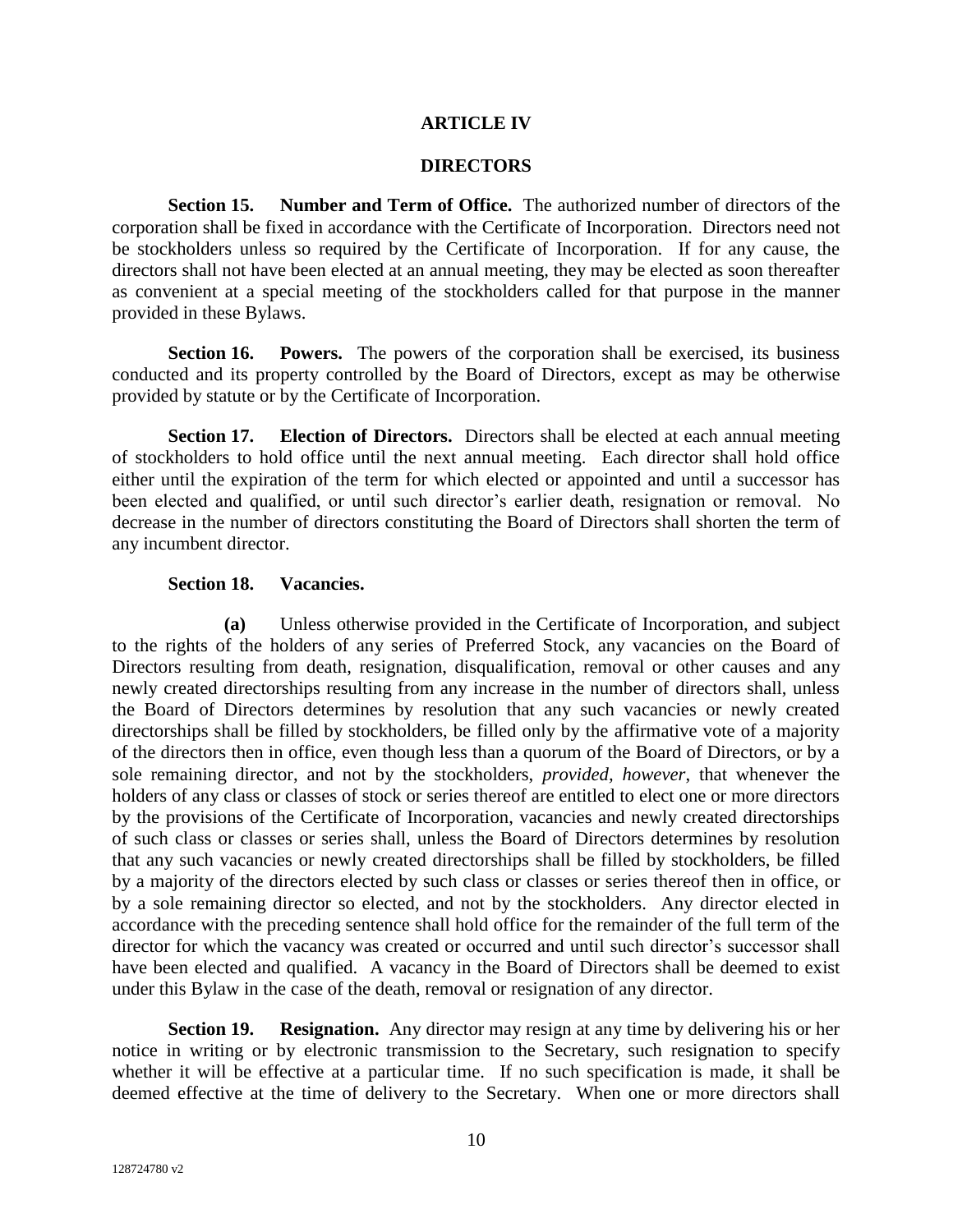resign from the Board of Directors, effective at a future date, a majority of the directors then in office, including those who have so resigned, shall have power to fill such vacancy or vacancies, the vote thereon to take effect when such resignation or resignations shall become effective, and each director so chosen shall hold office for the unexpired portion of the term of the director whose place shall be vacated and until his successor shall have been duly elected and qualified.

**Section 20. Removal.** Subject to the rights of any series of Preferred Stock to elect additional directors under specified circumstances, and subject to any limitation imposed by law, any individual director or directors may be removed with or without cause by the affirmative vote of the holders of a majority of the voting power of all then outstanding shares of capital stock of the corporation entitled to vote generally at an election of directors.

**Section 21. Duties of Chairman of the Board of Directors.** The Chairman of the Board of Directors, when present, shall preside at all meetings of the stockholders and the Board of Directors. The Chairman of the Board of Directors shall perform other duties commonly incident to the office and shall also perform such other duties and have such other powers, as the Board of Directors shall designate from time to time.

# **Section 22. Meetings.**

**(a) Regular Meetings.** Unless otherwise restricted by the Certificate of Incorporation, regular meetings of the Board of Directors may be held at any time or date and at any place within or without the State of Delaware which has been designated by the Board of Directors and publicized among all directors, either orally or in writing, by telephone, including a voice-messaging system or other system designed to record and communicate messages, facsimile, telegraph or telex, or by electronic mail or other electronic means. No further notice shall be required for regular meetings of the Board of Directors.

**(b) Special Meetings.** Unless otherwise restricted by the Certificate of Incorporation, special meetings of the Board of Directors may be held at any time and place within or without the State of Delaware whenever called by the Chairman of the Board, the Chief Executive Officer or a majority of the authorized number of directors.

**(c) Meetings by Electronic Communications Equipment.** Any member of the Board of Directors, or of any committee thereof, may participate in a meeting by means of conference telephone or other communications equipment by means of which all persons participating in the meeting can hear each other, and participation in a meeting by such means shall constitute presence in person at such meeting.

**(d) Notice of Special Meetings.** Notice of the time and place of all special meetings of the Board of Directors shall be orally or in writing, by telephone, including a voice messaging system or other system or technology designed to record and communicate messages, facsimile, telegraph or telex, or by electronic mail or other electronic means, during normal business hours, at least 24 hours before the date and time of the meeting. If notice is sent by U.S. mail, it shall be sent by first class mail, charges prepaid, at least three days before the date of the meeting. Notice of any meeting may be waived in writing, or by electronic transmission, at any time before or after the meeting and will be waived by any director by attendance thereat, except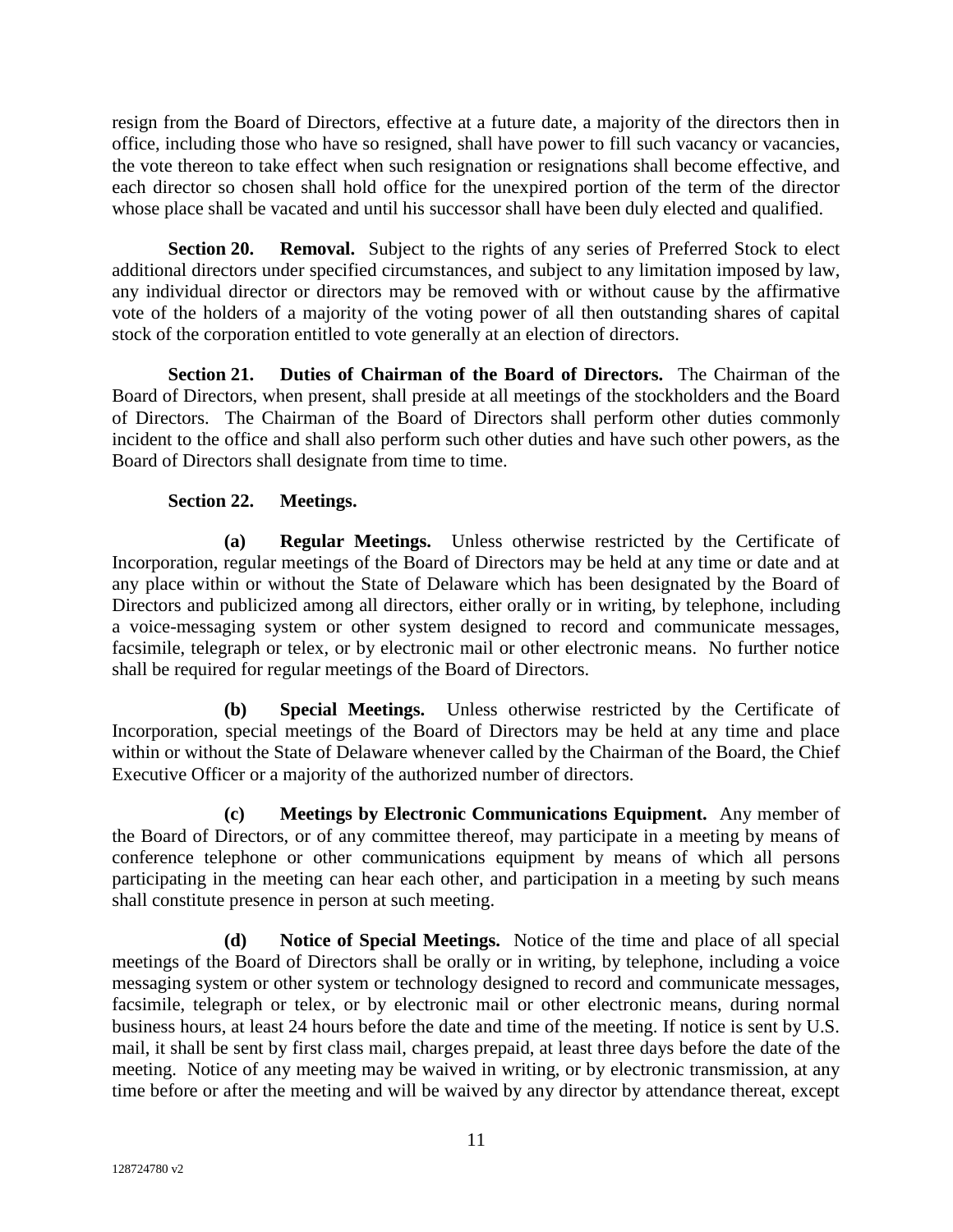when the director attends the meeting for the express purpose of objecting, at the beginning of the meeting, to the transaction of any business because the meeting is not lawfully called or convened.

**(e) Waiver of Notice.** The transaction of all business at any meeting of the Board of Directors, or any committee thereof, however called or noticed, or wherever held, shall be as valid as though it had been transacted at a meeting duly held after regular call and notice, if a quorum be present and if, either before or after the meeting, each of the directors not present who did not receive notice shall sign a written waiver of notice or shall waive notice by electronic transmission. All such waivers shall be filed with the corporate records or made a part of the minutes of the meeting.

# **Section 23. Quorum And Voting.**

**(a)** Unless the Certificate of Incorporation requires a greater number, and except with respect to questions related to indemnification arising under Section 45 of these Bylaws for which a quorum shall be one-third of the exact number of directors fixed from time to time, a quorum of the Board of Directors shall consist of a majority of the exact number of directors fixed from time to time by the Board of Directors in accordance with the Certificate of Incorporation; *provided, however,* at any meeting whether a quorum be present or otherwise, a majority of the directors present may adjourn from time to time until the time fixed for the next regular meeting of the Board of Directors, without notice other than by announcement at the meeting.

**(b)** At each meeting of the Board of Directors at which a quorum is present, all questions and business shall be determined by the affirmative vote of a majority of the directors present, unless a different vote be required by law, the Certificate of Incorporation or these Bylaws.

**Section 24. Action Without Meeting.** Unless otherwise restricted by the Certificate of Incorporation or these Bylaws, any action required or permitted to be taken at any meeting of the Board of Directors or of any committee thereof may be taken without a meeting, if all members of the Board of Directors or committee, as the case may be, consent thereto in writing or by electronic transmission, and such writing or writings or transmission or transmissions are filed with the minutes of proceedings of the Board of Directors or committee. Such filing shall be in paper form if the minutes are maintained in paper form and shall be in electronic form if the minutes are maintained in electronic form.

**Section 25. Fees and Compensation.** Directors shall be entitled to such compensation for their services as may be approved by the Board of Directors, including, if so approved, by resolution of the Board of Directors, a fixed sum and expenses of attendance, if any, for attendance at each regular or special meeting of the Board of Directors and at any meeting of a committee of the Board of Directors. Nothing herein contained shall be construed to preclude any director from serving the corporation in any other capacity as an officer, agent, employee, or otherwise and receiving compensation therefor.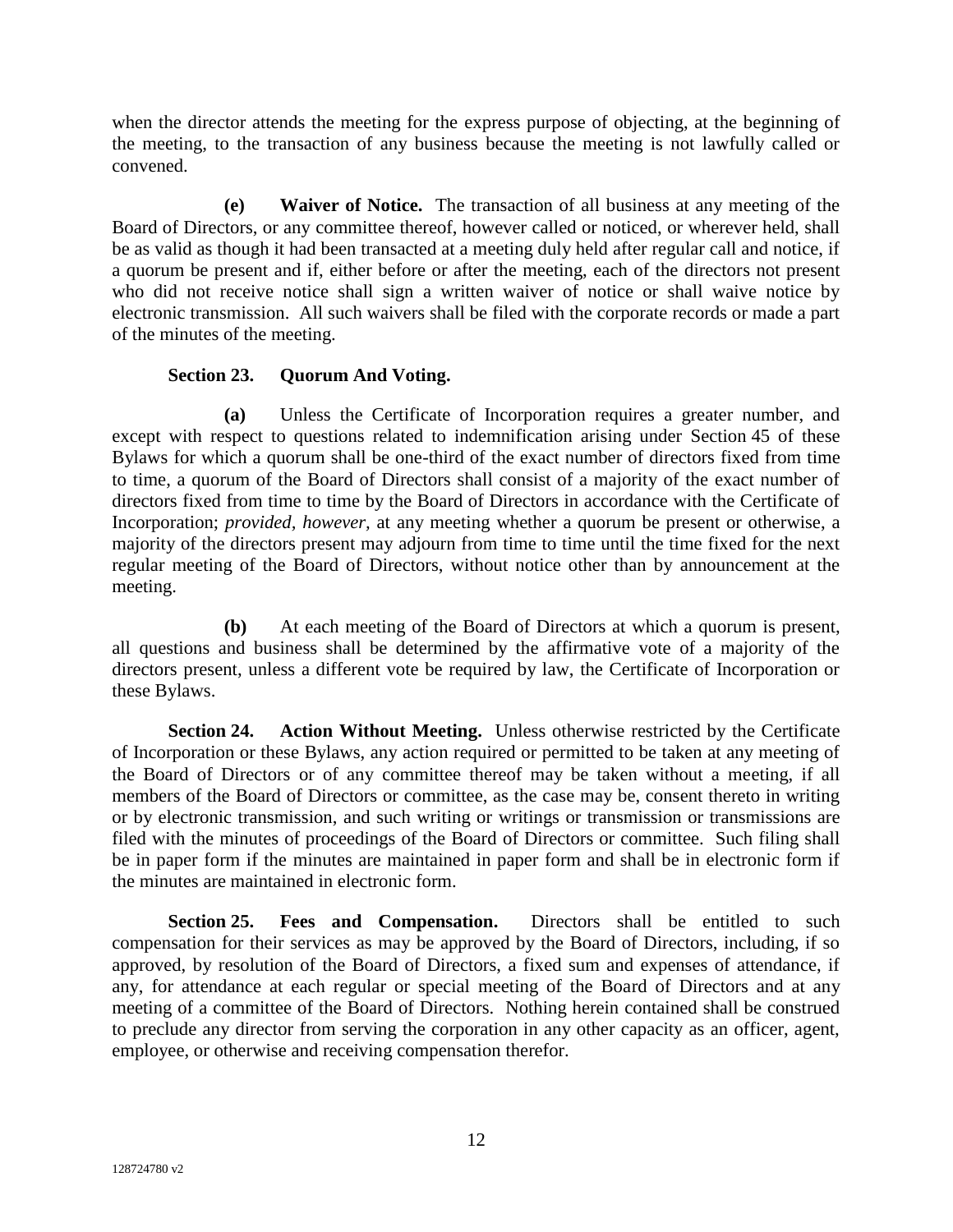### **Section 26. Committees.**

**(a) Executive Committee.** The Board of Directors may appoint an Executive Committee to consist of one or more members of the Board of Directors. The Executive Committee, to the extent permitted by law and provided in the resolution of the Board of Directors shall have and may exercise all the powers and authority of the Board of Directors in the management of the business and affairs of the corporation, and may authorize the seal of the corporation to be affixed to all papers which may require it; but no such committee shall have the power or authority in reference to (i) approving or adopting, or recommending to the stockholders, any action or matter (other than the election or removal of directors) expressly required by the DGCL to be submitted to stockholders for approval, or (ii) adopting, amending or repealing any Bylaw of the corporation.

**(b) Other Committees.** The Board of Directors may, from time to time, appoint such other committees as may be permitted by law. Such other committees appointed by the Board of Directors shall consist of one or more members of the Board of Directors and shall have such powers and perform such duties as may be prescribed by the resolution or resolutions creating such committees, but in no event shall any such committee have the powers denied to the Executive Committee in these Bylaws.

**(c) Term.** The Board of Directors, subject to any requirements of any outstanding series of Preferred Stock and the provisions of subsections (a) or (b) of this Section 26, may at any time increase or decrease the number of members of a committee or terminate the existence of a committee. The membership of a committee member shall terminate on the date of his death or voluntary resignation from the committee or from the Board of Directors. The Board of Directors may at any time for any reason remove any individual committee member and the Board of Directors may fill any committee vacancy created by death, resignation, removal or increase in the number of members of the committee. The Board of Directors may designate one or more directors as alternate members of any committee, who may replace any absent or disqualified member at any meeting of the committee, and, in addition, in the absence or disqualification of any member of a committee, the member or members thereof present at any meeting and not disqualified from voting, whether or not he or they constitute a quorum, may unanimously appoint another member of the Board of Directors to act at the meeting in the place of any such absent or disqualified member.

**(d) Meetings.** Unless the Board of Directors shall otherwise provide, regular meetings of the Executive Committee or any other committee appointed pursuant to this Section 26 shall be held at such times and places as are determined by the Board of Directors, or by any such committee, and when notice thereof has been given to each member of such committee, no further notice of such regular meetings need be given thereafter. Special meetings of any such committee may be held at any place which has been determined from time to time by such committee, and may be called by any director who is a member of such committee, upon notice to the members of such committee of the time and place of such special meeting given in the manner provided for the giving of notice to members of the Board of Directors of the time and place of special meetings of the Board of Directors. Notice of any special meeting of any committee may be waived in writing or by electronic transmission at any time before or after the meeting and will be waived by any director by attendance thereat, except when the director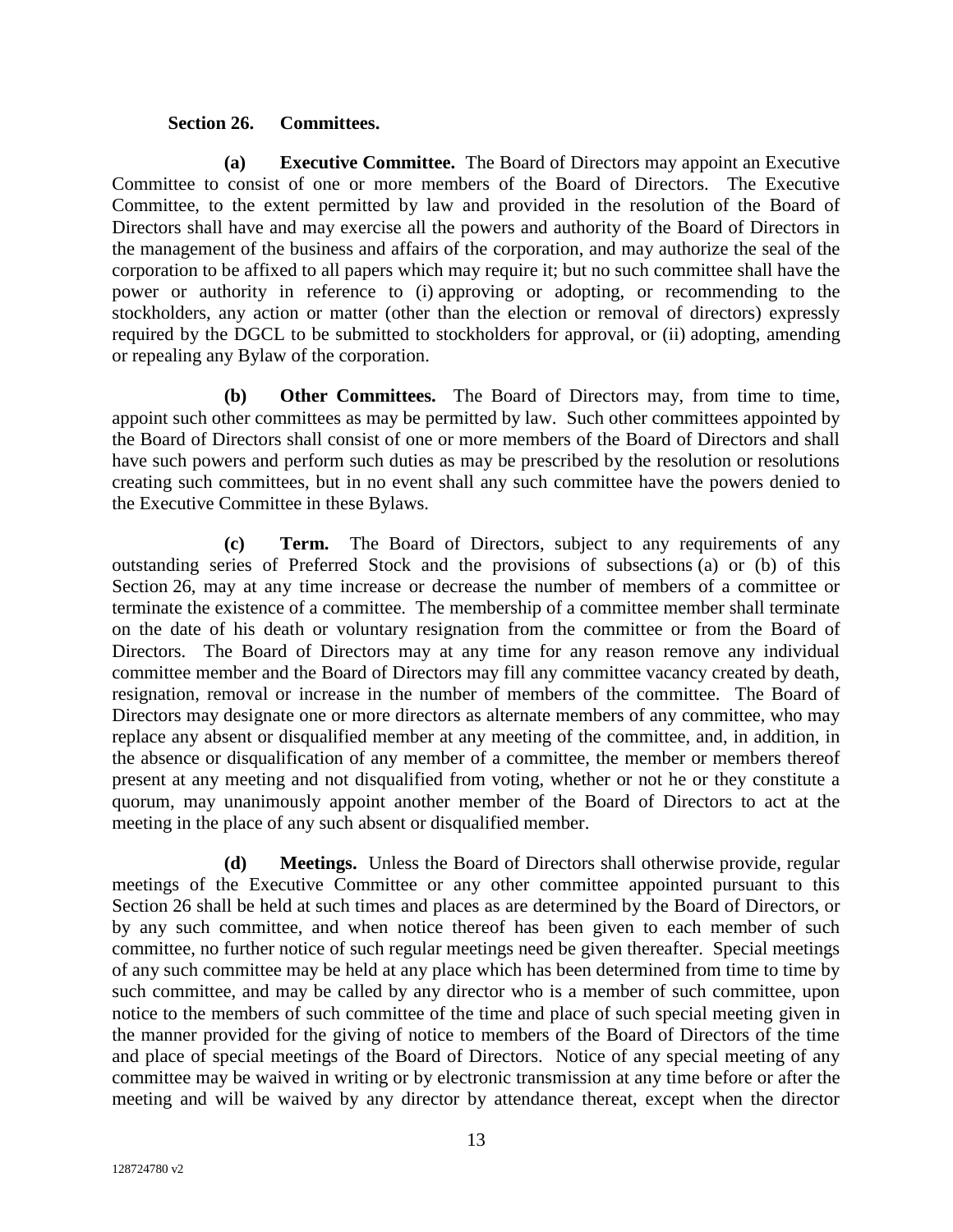attends such special meeting for the express purpose of objecting, at the beginning of the meeting, to the transaction of any business because the meeting is not lawfully called or convened. Unless otherwise provided by the Board of Directors in the resolutions authorizing the creation of the committee, a majority of the authorized number of members of any such committee shall constitute a quorum for the transaction of business, and the act of a majority of those present at any meeting at which a quorum is present shall be the act of such committee.

**Section 27. Lead Independent Director.** The Chairman of the Board of Directors, or if the Chairman is not an independent director, one of the independent directors, may be designated by the Board of Directors as lead independent director ("*Lead Independent*  **Director**") to serve until replaced by the Board of Directors. The Lead Independent Director will: with the Chairman of the Board of Directors, establish the agenda for regular Board meetings and serve as chairman of Board of Directors meetings in the absence of the Chairman of the Board of Directors; establish the agenda for meetings of the independent directors; coordinate with the committee chairs regarding meeting agendas and informational requirements; preside over meetings of the independent directors; preside over any portions of meetings of the Board of Directors at which the evaluation or compensation of the Chief Executive Officer is presented or discussed; preside over any portions of meetings of the Board of Directors at which the performance of the Board of Directors is presented or discussed; and perform such other duties as may be established or delegated by the Chairman of the Board of Directors**.**

**Section 28. Organization.** At every meeting of the directors, the Chairman of the Board of Directors, or, if a Chairman has not been appointed or is absent, the Lead Independent Director, or if the Lead Independent Director is absent, the Chief Executive Officer (if a director), or, if a Chief Executive Officer is absent, the President (if a director), or if the President is absent, the most senior Vice President (if a director), or, in the absence of any such person, a chairman of the meeting chosen by a majority of the directors present, shall preside over the meeting. The Secretary, or in his absence, any Assistant Secretary or other officer or director directed to do so by the Chairman, shall act as secretary of the meeting.

### **ARTICLE V**

### **OFFICERS**

**Section 29. Officers Designated.** The officers of the corporation shall include, if and when designated by the Board of Directors, the Chairman of the Board of Directors, the Chief Executive Officer, the President, one or more Vice Presidents, the Secretary, the Chief Financial Officer and the Treasurer. The Board of Directors may also appoint one or more Assistant Secretaries and Assistant Treasurers and such other officers and agents with such powers and duties as it shall deem necessary. The Board of Directors may assign such additional titles to one or more of the officers as it shall deem appropriate. Any one person may hold any number of offices of the corporation at any one time unless specifically prohibited therefrom by law. The salaries and other compensation of the officers of the corporation shall be fixed by or in the manner designated by the Board of Directors.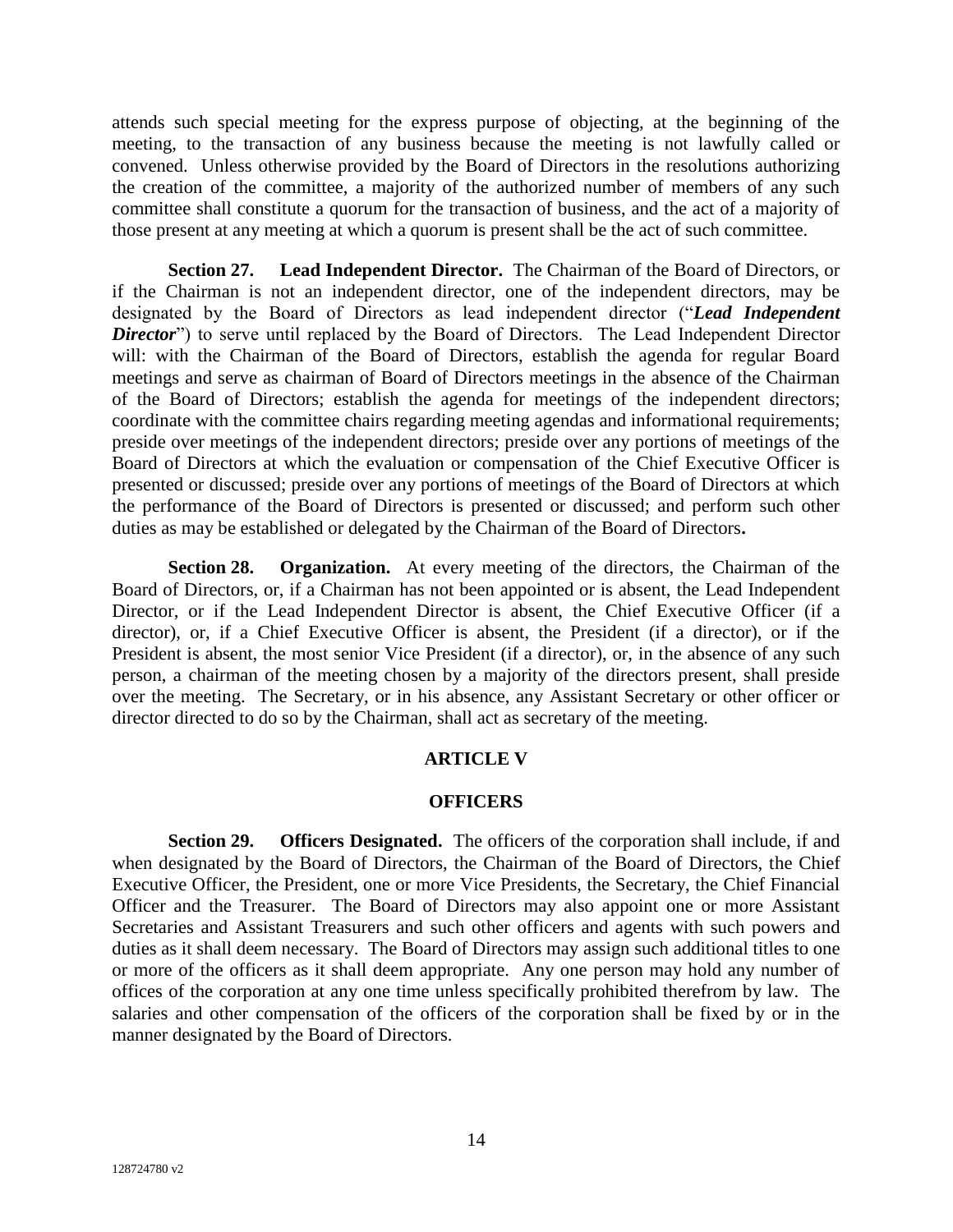### **Section 30. Tenure and Duties of Officers.**

**(a) General.** All officers shall hold office at the pleasure of the Board of Directors and until their successors shall have been duly elected and qualified, unless sooner removed. Any officer elected or appointed by the Board of Directors may be removed at any time by the Board of Directors. If the office of any officer becomes vacant for any reason, the vacancy may be filled by the Board of Directors.

**(b) Duties of Chief Executive Officer.** The Chief Executive Officer shall preside at all meetings of the stockholders and at all meetings of the Board of Directors, unless the Chairman of the Board of Directors or the Lead Independent Director has been appointed and is present. Unless an officer has been appointed Chief Executive Officer of the corporation, the President shall be the chief executive officer of the corporation and shall, subject to the control of the Board of Directors, have general supervision, direction and control of the business and officers of the corporation. To the extent that a Chief Executive Officer has been appointed and no President has been appointed, all references in these Bylaws to the President shall be deemed references to the Chief Executive Officer. The Chief Executive Officer shall perform other duties commonly incident to the office and shall also perform such other duties and have such other powers, as the Board of Directors shall designate from time to time.

**(c) Duties of President.** The President shall preside at all meetings of the stockholders and at all meetings of the Board of Directors, unless the Chairman of the Board of Directors, the Lead Independent Director, or the Chief Executive Officer has been appointed and is present. Unless another officer has been appointed Chief Executive Officer of the corporation, the President shall be the chief executive officer of the corporation and shall, subject to the control of the Board of Directors, have general supervision, direction and control of the business and officers of the corporation.The President shall perform other duties commonly incident to the office and shall also perform such other duties and have such other powers, as the Board of Directors shall designate from time to time.

**(d) Duties of Vice Presidents.** The Vice Presidents may assume and perform the duties of the President in the absence or disability of the President or whenever the office of President is vacant. The Vice Presidents shall perform other duties commonly incident to their office and shall also perform such other duties and have such other powers as the Board of Directors or the Chief Executive Officer, or, if the Chief Executive Officer has not been appointed or is absent, the President shall designate from time to time.

**(e) Duties of Secretary.** The Secretary shall attend all meetings of the stockholders and of the Board of Directors and shall record all acts and proceedings thereof in the minute book of the corporation. The Secretary shall give notice in conformity with these Bylaws of all meetings of the stockholders and of all meetings of the Board of Directors and any committee thereof requiring notice. The Secretary shall perform all other duties provided for in these Bylaws and other duties commonly incident to the office and shall also perform such other duties and have such other powers, as the Board of Directors shall designate from time to time. The President may direct any Assistant Secretary or other officer to assume and perform the duties of the Secretary in the absence or disability of the Secretary, and each Assistant Secretary shall perform other duties commonly incident to the office and shall also perform such other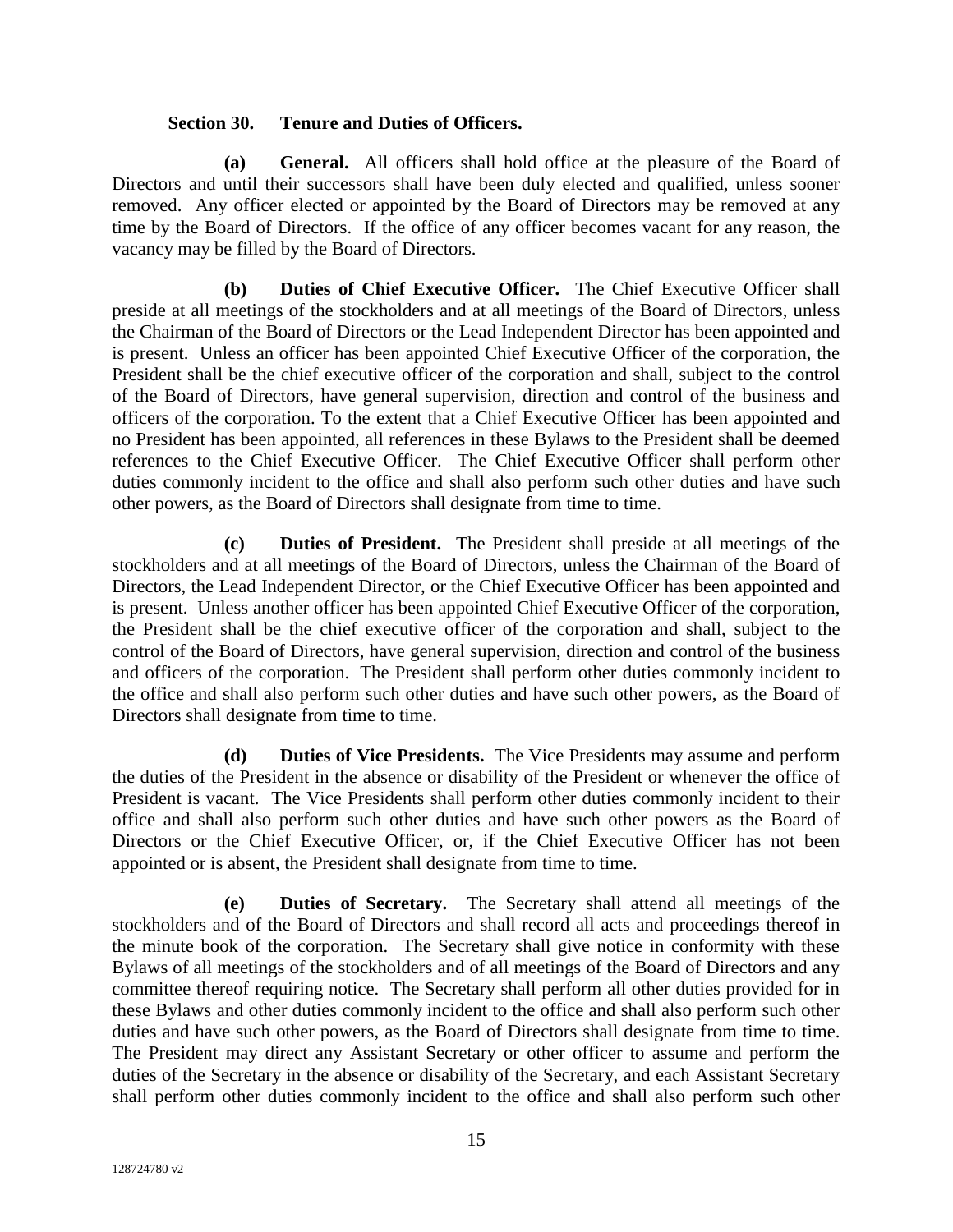duties and have such other powers as the Board of Directors or the President shall designate from time to time.

**(f) Duties of Chief Financial Officer.** The Chief Financial Officer shall keep or cause to be kept the books of account of the corporation in a thorough and proper manner and shall render statements of the financial affairs of the corporation in such form and as often as required by the Board of Directors or the President. The Chief Financial Officer, subject to the order of the Board of Directors, shall have the custody of all funds and securities of the corporation. The Chief Financial Officer shall perform other duties commonly incident to the office and shall also perform such other duties and have such other powers as the Board of Directors or the President shall designate from time to time. To the extent that a Chief Financial Officer has been appointed and no Treasurer has been appointed, all references in these Bylaws to the Treasurer shall be deemed references to the Chief Financial Officer. The President may direct the Treasurer, if any, or any Assistant Treasurer, or the Controller or any Assistant Controller to assume and perform the duties of the Chief Financial Officer in the absence or disability of the Chief Financial Officer, and each Treasurer and Assistant Treasurer and each Controller and Assistant Controller shall perform other duties commonly incident to the office and shall also perform such other duties and have such other powers as the Board of Directors or the President shall designate from time to time.

**(g) Duties of Treasurer.** Unless another officer has been appointed Chief Financial Officer of the corporation, the Treasurer shall be the chief financial officer of the corporation and shall keep or cause to be kept the books of account of the corporation in a thorough and proper manner and shall render statements of the financial affairs of the corporation in such form and as often as required by the Board of Directors or the President, and, subject to the order of the Board of Directors, shall have the custody of all funds and securities of the corporation.The Treasurer shall perform other duties commonly incident to the office and shall also perform such other duties and have such other powers as the Board of Directors or the President shall designate from time to time.

**Section 31. Delegation of Authority.** The Board of Directors may from time to time delegate the powers or duties of any officer to any other officer or agent, notwithstanding any provision hereof.

**Section 32. Resignations.** Any officer may resign at any time by giving notice in writing or by electronic transmission to the Board of Directors or to the President or to the Secretary. Any such resignation shall be effective when received by the person or persons to whom such notice is given, unless a later time is specified therein, in which event the resignation shall become effective at such later time. Unless otherwise specified in such notice, the acceptance of any such resignation shall not be necessary to make it effective. Any resignation shall be without prejudice to the rights, if any, of the corporation under any contract with the resigning officer.

**Section 33. Removal.** Any officer may be removed from office at any time, either with or without cause, by the affirmative vote of a majority of the directors in office at the time, or by the unanimous written consent of the directors in office at the time, or by any committee or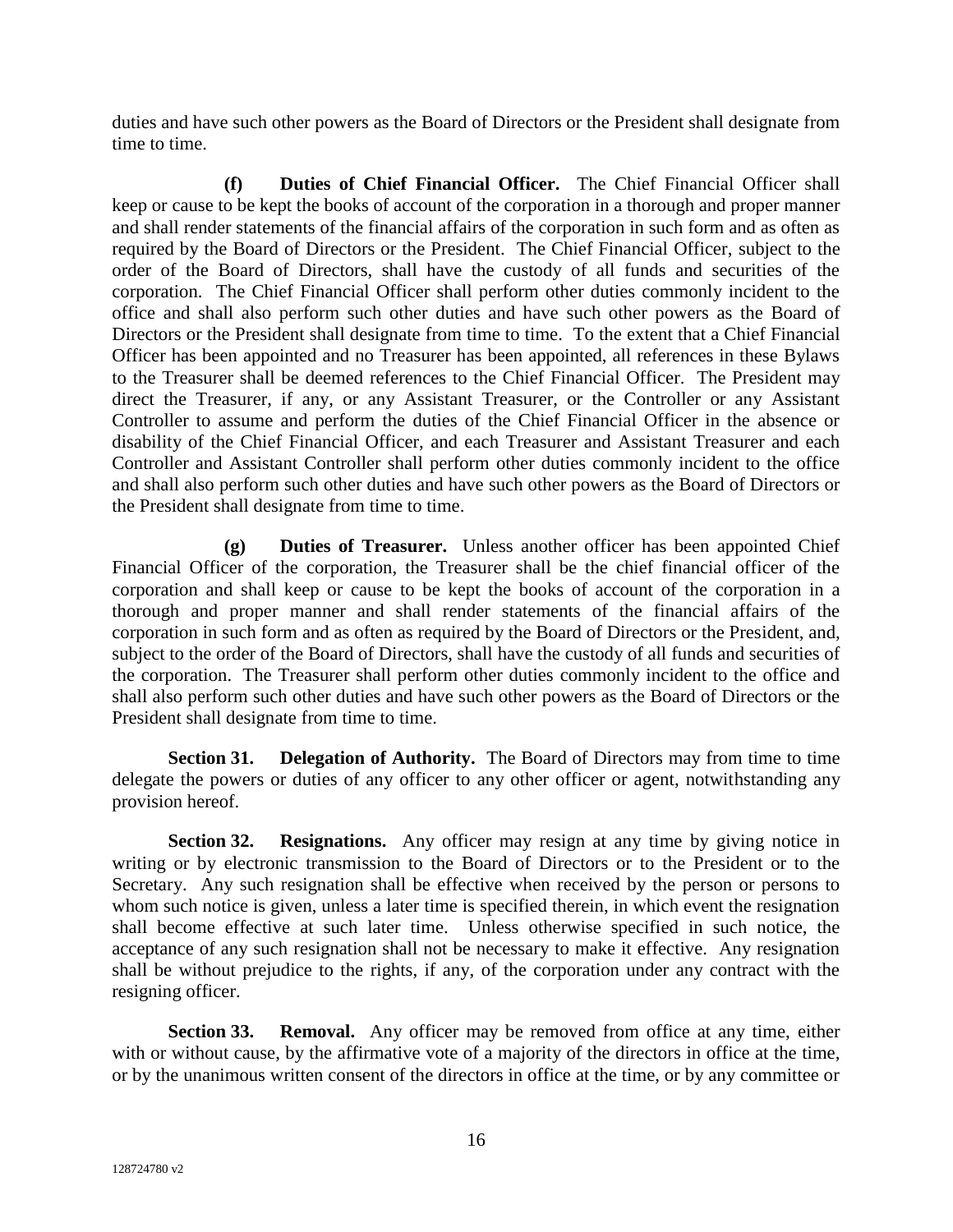by the Chief Executive Officer or by other superior officers upon whom such power of removal may have been conferred by the Board of Directors.

### **ARTICLE VI**

# **EXECUTION OF CORPORATE INSTRUMENTS AND VOTING OF SECURITIES OWNED BY THE CORPORATION**

**Section 34. Execution of Corporate Instruments.** The Board of Directors may, in its discretion, determine the method and designate the signatory officer or officers, or other person or persons, to execute on behalf of the corporation any corporate instrument or document, or to sign on behalf of the corporation the corporate name without limitation, or to enter into contracts on behalf of the corporation, except where otherwise provided by law or these Bylaws, and such execution or signature shall be binding upon the corporation.

All checks and drafts drawn on banks or other depositaries on funds to the credit of the corporation or in special accounts of the corporation shall be signed by such person or persons as the Board of Directors shall authorize so to do.

Unless authorized or ratified by the Board of Directors or within the agency power of an officer, no officer, agent or employee shall have any power or authority to bind the corporation by any contract or engagement or to pledge its credit or to render it liable for any purpose or for any amount.

**Section 35. Voting of Securities Owned by the Corporation.** All stock and other securities of other corporations owned or held by the corporation for itself, or for other parties in any capacity, shall be voted, and all proxies with respect thereto shall be executed, by the person authorized so to do by resolution of the Board of Directors, or, in the absence of such authorization, by the Chairman of the Board of Directors, the Chief Executive Officer, the President, or any Vice President.

# **ARTICLE VII**

### **SHARES OF STOCK**

**Section 36. Form and Execution of Certificates.** The shares of the corporation shall be represented by certificates, or shall be uncertificated if so provided by resolution or resolutions of the Board of Directors. Certificates for the shares of stock of the corporation, if any, shall be in such form as is consistent with the Certificate of Incorporation and applicable law. Every holder of stock represented by certificate in the corporation shall be entitled to have a certificate signed by or in the name of the corporation by the Chairman of the Board of Directors, the Chief Executive Officer, or the President or any Vice President and by the Chief Financial Officer, Treasurer or Assistant Treasurer or the Secretary or Assistant Secretary, certifying the number of shares owned by him in the corporation. Any or all of the signatures on the certificate may be facsimiles. In case any officer, transfer agent, or registrar who has signed or whose facsimile signature has been placed upon a certificate shall have ceased to be such officer,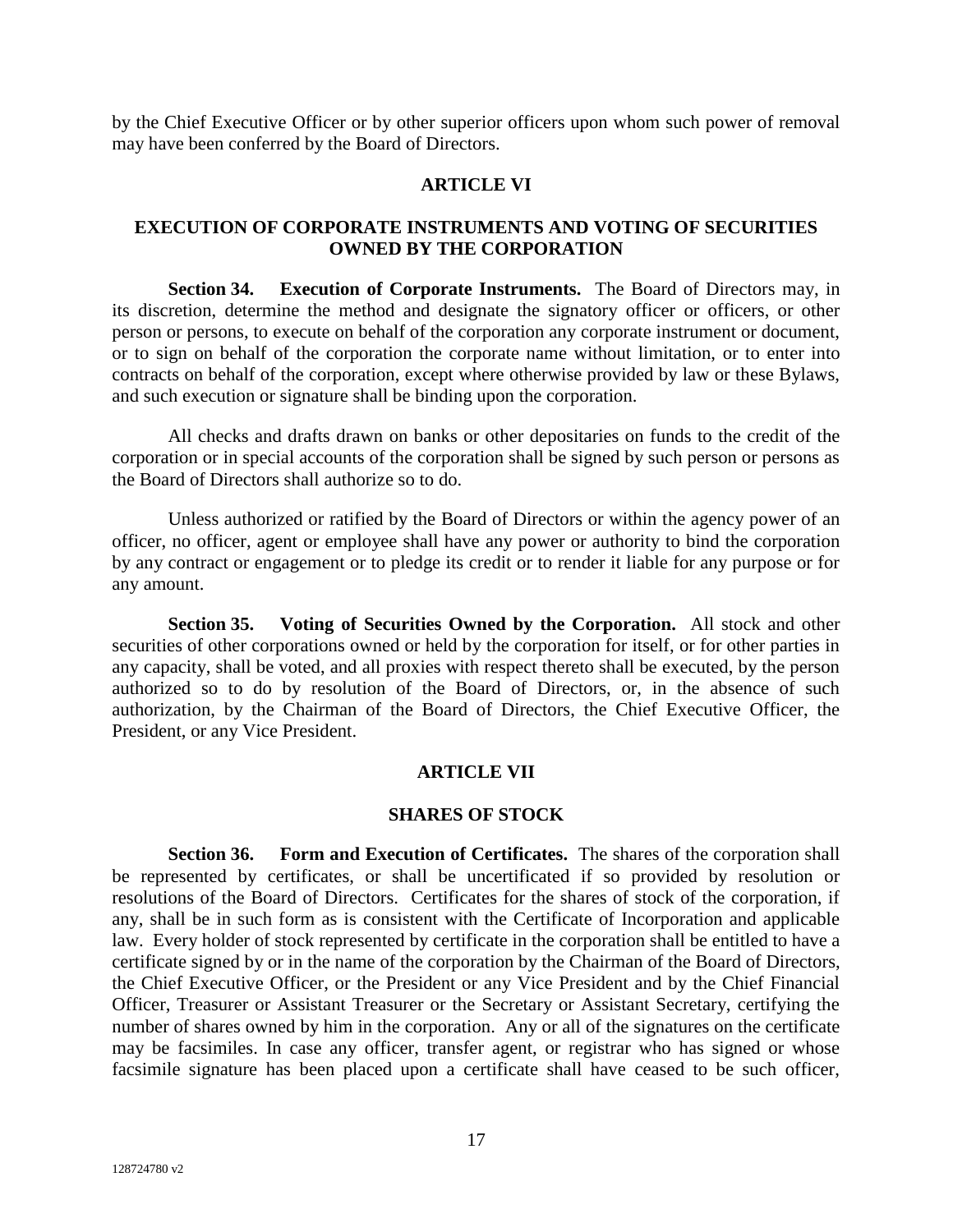transfer agent, or registrar before such certificate is issued, it may be issued with the same effect as if he were such officer, transfer agent, or registrar at the date of issue.

**Section 37. Lost Certificates.** A new certificate or certificates shall be issued in place of any certificate or certificates theretofore issued by the corporation alleged to have been lost, stolen, or destroyed, upon the making of an affidavit of that fact by the person claiming the certificate of stock to be lost, stolen, or destroyed. The corporation may require, as a condition precedent to the issuance of a new certificate or certificates, the owner of such lost, stolen, or destroyed certificate or certificates, or the owner's legal representative, to agree to indemnify the corporation in such manner as it shall require or to give the corporation a surety bond in such form and amount as it may direct as indemnity against any claim that may be made against the corporation with respect to the certificate alleged to have been lost, stolen, or destroyed.

## **Section 38. Transfers.**

**(a)** Transfers of record of shares of stock of the corporation shall be made only upon its books by the holders thereof, in person or by attorney duly authorized, and, in the case of stock represented by certificate, upon the surrender of a properly endorsed certificate or certificates for a like number of shares.

**(b)** The corporation shall have power to enter into and perform any agreement with any number of stockholders of any one or more classes of stock of the corporation to restrict the transfer of shares of stock of the corporation of any one or more classes owned by such stockholders in any manner not prohibited by the DGCL.

# **Section 39. Fixing Record Dates.**

**(a)** In order that the corporation may determine the stockholders entitled to notice of or to vote at any meeting of stockholders or any adjournment thereof, the Board of Directors may fix a record date, which record date shall not precede the date upon which the resolution fixing the record date is adopted by the Board of Directors, and which record date shall, subject to applicable law, not be more than 60 nor less than 10 days before the date of such meeting. If no record date is fixed by the Board of Directors, the record date for determining stockholders entitled to notice of or to vote at a meeting of stockholders shall be at the close of business on the day next preceding the day on which notice is given, or if notice is waived, at the close of business on the day next preceding the day on which the meeting is held. A determination of stockholders of record entitled to notice of or to vote at a meeting of stockholders shall apply to any adjournment of the meeting; *provided, however,* that the Board of Directors may fix a new record date for the adjourned meeting.

**(b)** In order that the corporation may determine the stockholders entitled to receive payment of any dividend or other distribution or allotment of any rights or the stockholders entitled to exercise any rights in respect of any change, conversion or exchange of stock, or for the purpose of any other lawful action, the Board of Directors may fix, in advance, a record date, which record date shall not precede the date upon which the resolution fixing the record date is adopted, and which record date shall be not more than 60 days prior to such action. If no record date is fixed, the record date for determining stockholders for any such purpose shall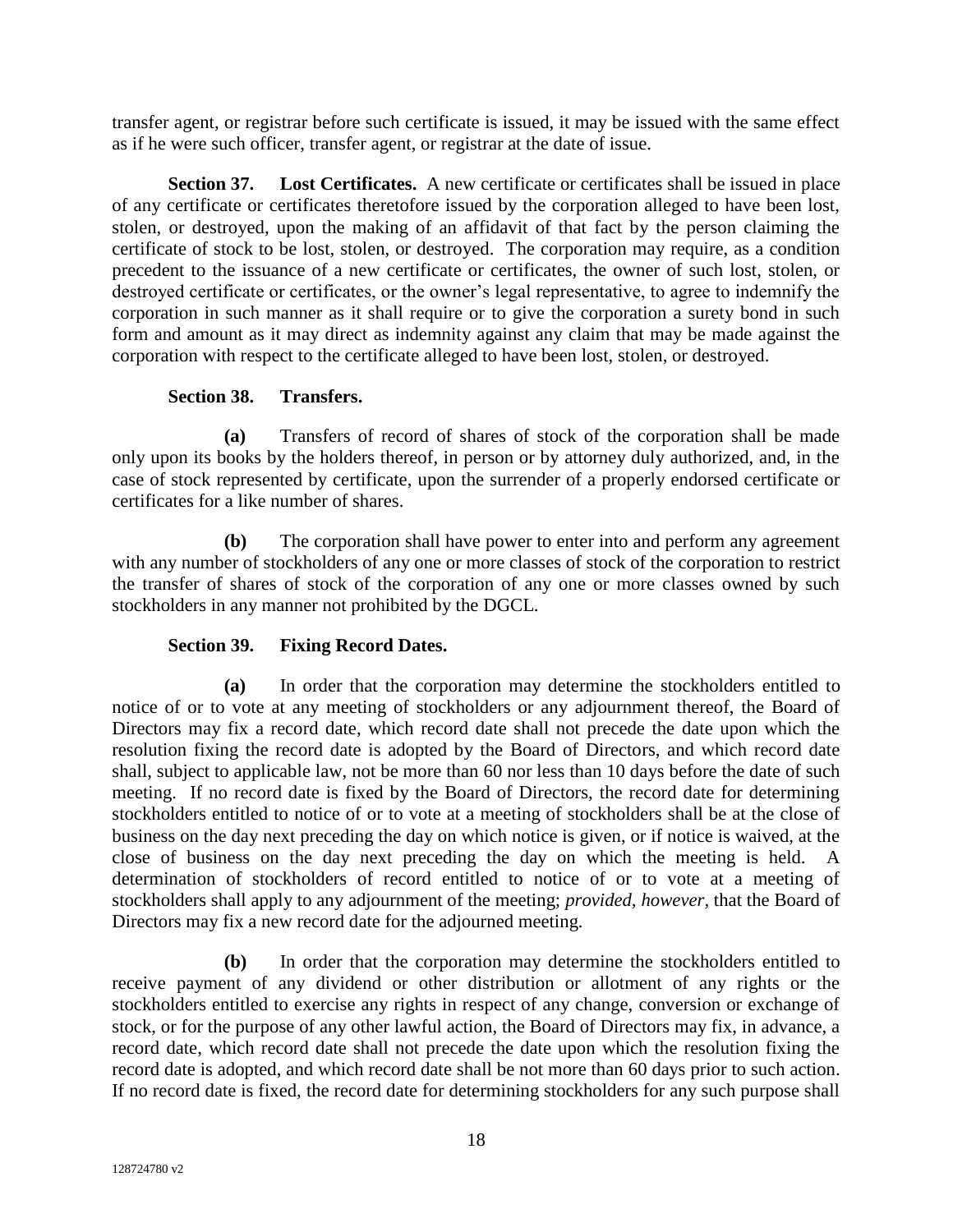be at the close of business on the day on which the Board of Directors adopts the resolution relating thereto.

**Section 40. Registered Stockholders.** The corporation shall be entitled to recognize the exclusive right of a person registered on its books as the owner of shares to receive dividends, and to vote as such owner, and shall not be bound to recognize any equitable or other claim to or interest in such share or shares on the part of any other person whether or not it shall have express or other notice thereof, except as otherwise provided by the laws of Delaware.

### **ARTICLE VIII**

### **OTHER SECURITIES OF THE CORPORATION**

**Section 41. Execution of Other Securities.** All bonds, debentures and other corporate securities of the corporation, other than stock certificates (covered in Section 36 of these Bylaws), may be signed by the Chairman of the Board of Directors, the Chief Executive Officer, President or any Vice President, or such other person as may be authorized by the Board of Directors, and the corporate seal impressed thereon or a facsimile of such seal imprinted thereon and attested by the signature of the Secretary or an Assistant Secretary, or the Chief Financial Officer or Treasurer or an Assistant Treasurer; *provided, however,* that where any such bond, debenture or other corporate security shall be authenticated by the manual signature, or where permissible facsimile signature, of a trustee under an indenture pursuant to which such bond, debenture or other corporate security shall be issued, the signatures of the persons signing and attesting the corporate seal on such bond, debenture or other corporate security may be the imprinted facsimile of the signatures of such persons. Interest coupons appertaining to any such bond, debenture or other corporate security, authenticated by a trustee as aforesaid, shall be signed by the Treasurer or an Assistant Treasurer of the corporation or such other person as may be authorized by the Board of Directors, or bear imprinted thereon the facsimile signature of such person. In case any officer who shall have signed or attested any bond, debenture or other corporate security, or whose facsimile signature shall appear thereon or on any such interest coupon, shall have ceased to be such officer before the bond, debenture or other corporate security so signed or attested shall have been delivered, such bond, debenture or other corporate security nevertheless may be adopted by the corporation and issued and delivered as though the person who signed the same or whose facsimile signature shall have been used thereon had not ceased to be such officer of the corporation.

### **ARTICLE IX**

### **DIVIDENDS**

**Section 42. Declaration of Dividends.** Dividends upon the capital stock of the corporation, subject to the provisions of the Certificate of Incorporation and applicable law, if any, may be declared by the Board of Directors pursuant to law at any regular or special meeting. Dividends may be paid in cash, in property, or in shares of the capital stock, subject to the provisions of the Certificate of Incorporation and applicable law.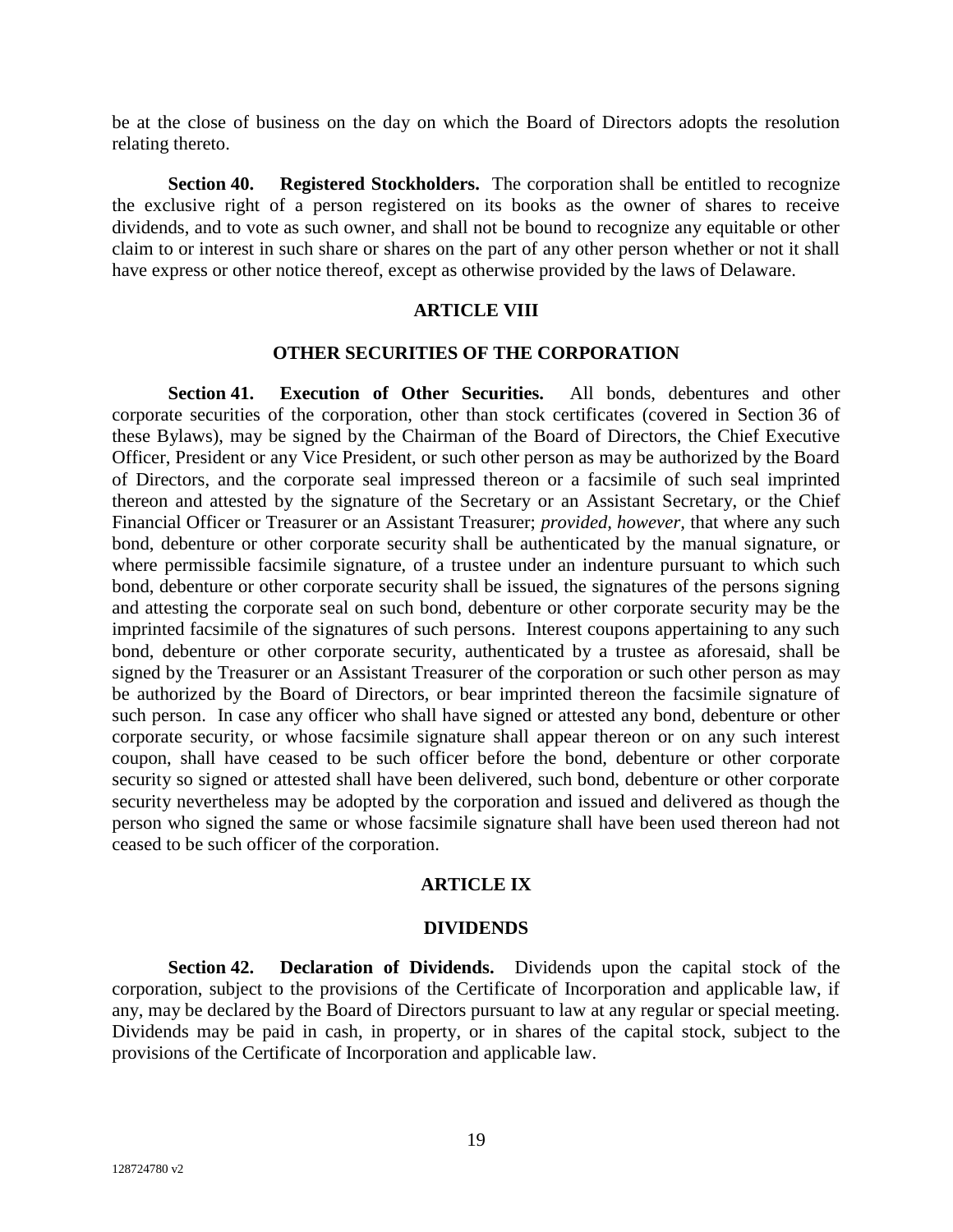**Section 43. Dividend Reserve.** Before payment of any dividend, there may be set aside out of any funds of the corporation available for dividends such sum or sums as the Board of Directors from time to time, in their absolute discretion, think proper as a reserve or reserves to meet contingencies, or for equalizing dividends, or for repairing or maintaining any property of the corporation, or for such other purpose as the Board of Directors shall think conducive to the interests of the corporation, and the Board of Directors may modify or abolish any such reserve in the manner in which it was created.

### **ARTICLE X**

### **FISCAL YEAR**

**Section 44. Fiscal Year.** The fiscal year of the corporation shall be fixed by resolution of the Board of Directors.

### **ARTICLE XI**

### **INDEMNIFICATION**

### **Section 45. Indemnification of Directors, Officers, Employees and Other Agents.**

**(a) Directors and Officers.** The corporation shall indemnify its directors and officers to the extent not prohibited by the DGCL or any other applicable law; *provided, however,* that the corporation may modify the extent of such indemnification by individual contracts with its directors and officers; and, *provided, further,* that the corporation shall not be required to indemnify any director or officer in connection with any proceeding (or part thereof) initiated by such person unless (i) such indemnification is expressly required to be made by law, (ii) the proceeding was authorized by the Board of Directors of the corporation, (iii) such indemnification is provided by the corporation, in its sole discretion, pursuant to the powers vested in the corporation under the DGCL or any other applicable law or (iv) such indemnification is required to be made under subsection (d).

**(b) Employees and Other Agents.** The corporation shall have power to indemnify its employees and other agents as set forth in the DGCL or any other applicable law. The Board of Directors shall have the power to delegate the determination of whether to indemnify any such employee or other agent to such officers or other persons as the Board of Directors so determines.

**(c) Expenses.** The corporation shall advance to any person who was or is a party or is threatened to be made a party to any threatened, pending or completed action, suit or proceeding, whether civil, criminal, administrative or investigative, by reason of the fact that he is or was a director or officer, of the corporation, or is or was serving at the request of the corporation as a director or officer of another corporation, partnership, joint venture, trust or other enterprise, prior to the final disposition of the proceeding, promptly following request therefor, all expenses incurred by any director or officer in connection with such proceeding provided, however, that if the DGCL requires, an advancement of expenses incurred by a director or officer in his or her capacity as a director or officer (and not in any other capacity in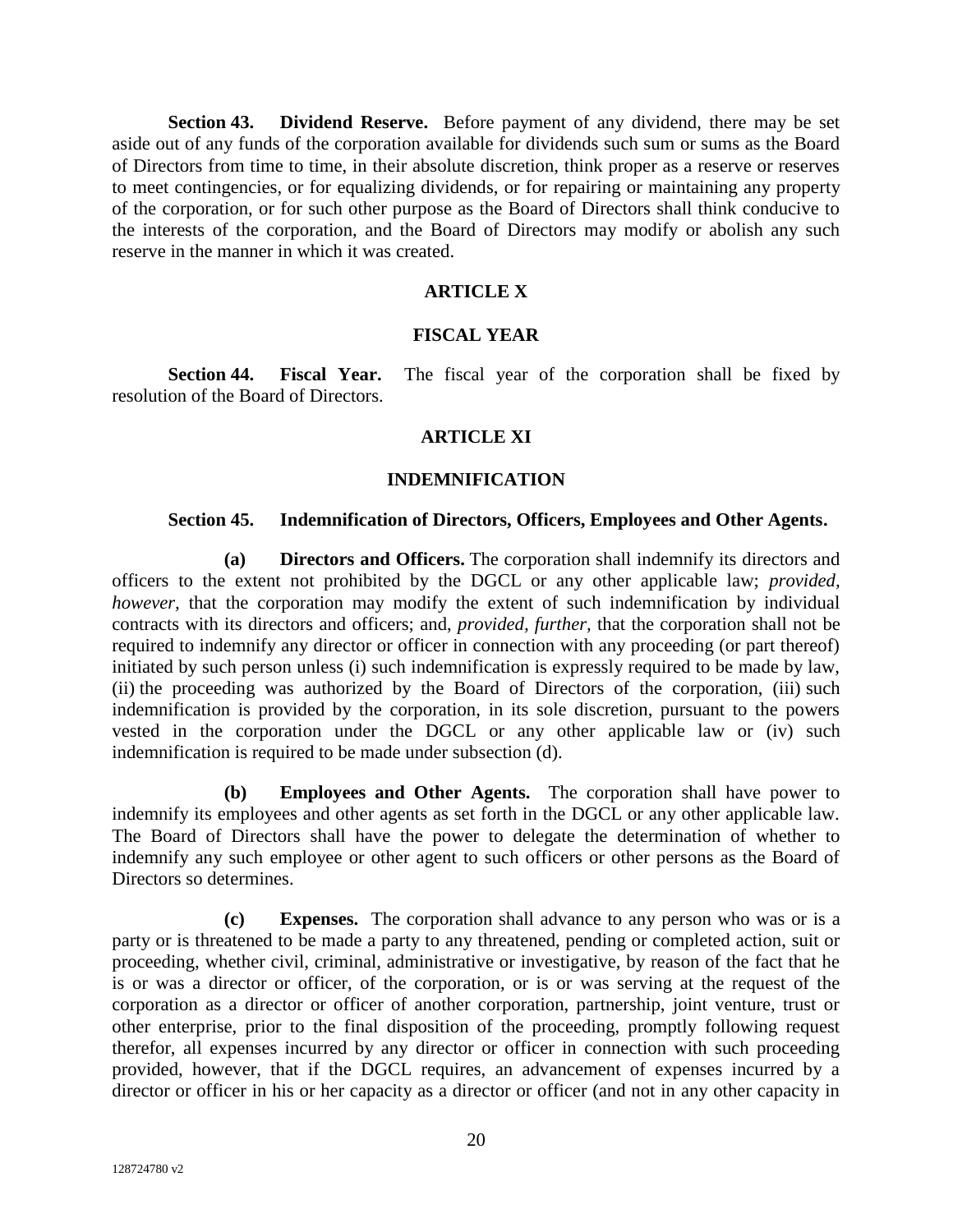which service was or is rendered by such indemnitee, including, without limitation, service to an employee benefit plan) shall be made only upon delivery to the corporation of an undertaking, by or on behalf of such indemnitee, to repay all amounts so advanced if it shall ultimately be determined by final judicial decision from which there is no further right to appeal that such indemnitee is not entitled to be indemnified for such expenses under this Section 45 or otherwise.

Notwithstanding the foregoing, unless otherwise determined pursuant to paragraph (e) of this Section 45, no advance shall be made by the corporation to an officer of the corporation (except by reason of the fact that such officer is or was a director of the corporation in which event this paragraph shall not apply) in any action, suit or proceeding, whether civil, criminal, administrative or investigative, if a determination is reasonably and promptly made (i) by a majority vote of directors who were not parties to the proceeding, even if not a quorum, or (ii) by a committee of such directors designated by a majority vote of such directors, even though less than a quorum, or (iii) if there are no such directors, or such directors so direct, by independent legal counsel in a written opinion, that the facts known to the decision-making party at the time such determination is made demonstrate clearly and convincingly that such person acted in bad faith or in a manner that such person did not believe to be in or not opposed to the best interests of the corporation.

**(d) Enforcement.** Without the necessity of entering into an express contract, all rights to indemnification and advances to directors and officers under this Section 45 shall be deemed to be contractual rights and be effective to the same extent and as if provided for in a contract between the corporation and the director or officer. Any right to indemnification or advances granted by this Section 45 to a director or officer shall be enforceable by or on behalf of the person holding such right in any court of competent jurisdiction if (i) the claim for indemnification or advances is denied, in whole or in part, or (ii) no disposition of such claim is made within 90 days of request therefor. To the extent permitted by law, the claimant in such enforcement action, if successful in whole or in part, shall be entitled to be paid also the expense of prosecuting the claim. In connection with any claim for indemnification, the corporation shall be entitled to raise as a defense to any such action that the claimant has not met the standards of conduct that make it permissible under the DGCL or any other applicable law for the corporation to indemnify the claimant for the amount claimed. In connection with any claim by an officer of the corporation (except in any action, suit or proceeding, whether civil, criminal, administrative or investigative, by reason of the fact that such officer is or was a director of the corporation) for advances, the corporation shall be entitled to raise a defense as to any such action clear and convincing evidence that such person acted in bad faith or in a manner that such person did not believe to be in or not opposed to the best interests of the corporation, or with respect to any criminal action or proceeding that such person acted without reasonable cause to believe that his conduct was lawful. Neither the failure of the corporation (including its Board of Directors, independent legal counsel or its stockholders) to have made a determination prior to the commencement of such action that indemnification of the claimant is proper in the circumstances because he has met the applicable standard of conduct set forth in the DGCL or any other applicable law, nor an actual determination by the corporation (including its Board of Directors, independent legal counsel or its stockholders) that the claimant has not met such applicable standard of conduct, shall be a defense to the action or create a presumption that claimant has not met the applicable standard of conduct. In any suit brought by a director or officer to enforce a right to indemnification or to an advancement of expenses hereunder, the burden of proving that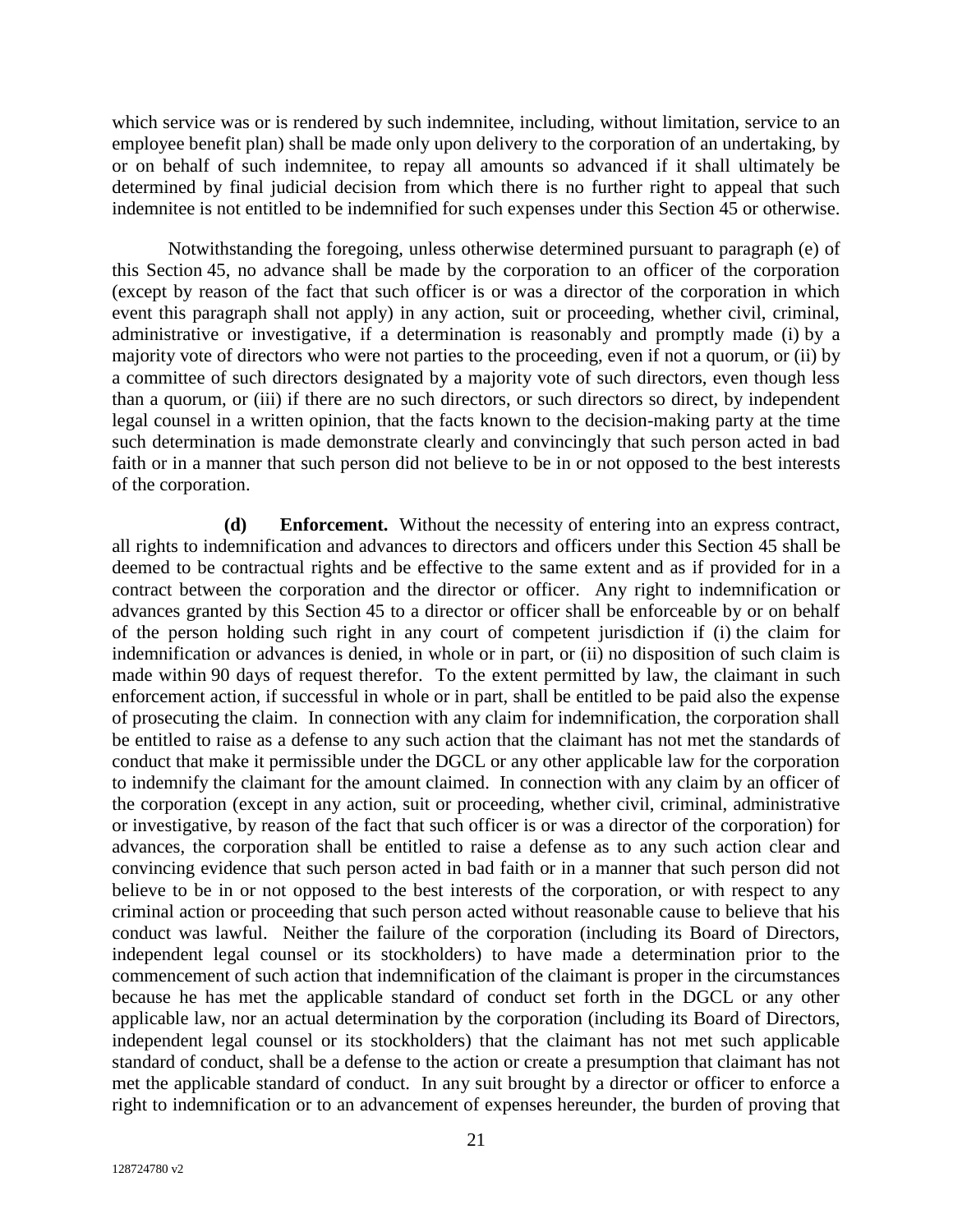the director or officer is not entitled to be indemnified, or to such advancement of expenses, under this Section 45 or otherwise shall be on the corporation.

**(e) Non-Exclusivity of Rights.** The rights conferred on any person by this Bylaw shall not be exclusive of any other right which such person may have or hereafter acquire under any applicable statute, provision of the Certificate of Incorporation, Bylaws, agreement, vote of stockholders or disinterested directors or otherwise, both as to action in such person's official capacity and as to action in another capacity while holding office. The corporation is specifically authorized to enter into individual contracts with any or all of its directors, officers, employees or agents respecting indemnification and advances, to the fullest extent not prohibited by the DGCL, or by any other applicable law.

**(f) Survival of Rights.** The rights conferred on any person by this Bylaw shall continue as to a person who has ceased to be a director or officer, or, if applicable, employee or other agent, and shall inure to the benefit of the heirs, executors and administrators of such a person.

**(g) Insurance.** To the fullest extent permitted by the DGCL or any other applicable law, the corporation, upon approval by the Board of Directors, may purchase insurance on behalf of any person required or permitted to be indemnified pursuant to this Section 45.

**(h) Amendments.** Any repeal or modification of this Section 45 shall only be prospective and shall not affect the rights under this Bylaw in effect at the time of the alleged occurrence of any action or omission to act that is the cause of any proceeding against any agent of the corporation.

**(i) Saving Clause.** If this Bylaw or any portion hereof shall be invalidated on any ground by any court of competent jurisdiction, then the corporation shall nevertheless indemnify each director and officer to the full extent not prohibited by any applicable portion of this Section 45 that shall not have been invalidated, or by any other applicable law. If this Section 45 shall be invalid due to the application of the indemnification provisions of another jurisdiction, then the corporation shall indemnify each director and officer to the full extent under any other applicable law.

**(j) Certain Definitions.** For the purposes of this Bylaw, the following definitions shall apply:

**i.** The term "**proceeding**" shall be broadly construed and shall include, without limitation, the investigation, preparation, prosecution, defense, settlement, arbitration and appeal of, and the giving of testimony in, any threatened, pending or completed action, suit or proceeding, whether civil, criminal, administrative or investigative.

**ii.** The term "*expenses*" shall be broadly construed and shall include, without limitation, court costs, attorneys' fees, witness fees, fines, amounts paid in settlement or judgment and any other costs and expenses of any nature or kind incurred in connection with any proceeding.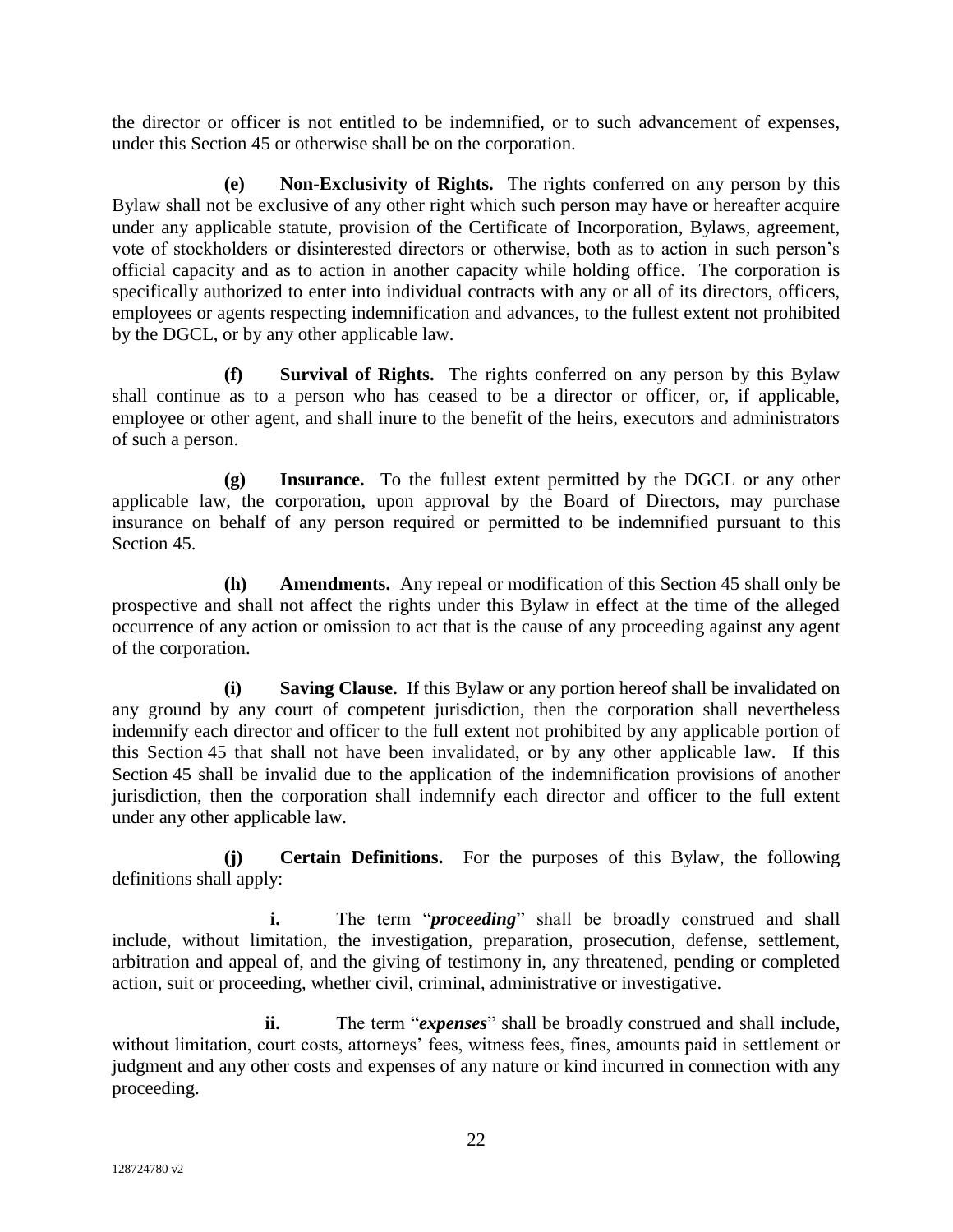**iii.** The term the "*corporation*" shall include, in addition to the resulting corporation, any constituent corporation (including any constituent of a constituent) absorbed in a consolidation or merger which, if its separate existence had continued, would have had power and authority to indemnify its directors, officers, and employees or agents, so that any person who is or was a director, officer, employee or agent of such constituent corporation, or is or was serving at the request of such constituent corporation as a director, officer, employee or agent of another corporation, partnership, joint venture, trust or other enterprise, shall stand in the same position under the provisions of this Section 45 with respect to the resulting or surviving corporation as he would have with respect to such constituent corporation if its separate existence had continued.

**iv.** References to a "*director*," "*officer*," "*employee*," or "*agent*" of the corporation shall include, without limitation, situations where such person is serving at the request of the corporation as, respectively, a director, officer, employee, trustee or agent of another corporation, partnership, joint venture, trust or other enterprise.

**v.** References to "*other enterprise*" shall include employee benefit plans; references to "*fines*" shall include any excise taxes assessed on a person with respect to an employee benefit plan; and references to "*serving at the request of the corporation*" shall include any service as a director, officer, employee or agent of the corporation which imposes duties on, or involves services by, such director, officer, employee, or agent with respect to an employee benefit plan, its participants, or beneficiaries; and a person who acted in good faith and in a manner such person reasonably believed to be in the interest of the participants and beneficiaries of an employee benefit plan shall be deemed to have acted in a manner "*not opposed to the best interests of the corporation*" as referred to in this Section 45.

# **ARTICLE XII**

### **NOTICES**

### **Section 46. Notices.**

**(a) Notice to Stockholders.** Written notice to stockholders of stockholder meetings shall be given as provided in Section 7 of these Bylaws. Without limiting the manner by which notice may otherwise be given effectively to stockholders under any agreement or contract with such stockholder, and except as otherwise required by law, written notice to stockholders for purposes other than stockholder meetings may be sent by U.S. mail or nationally recognized overnight courier, or by facsimile, telegraph or telex or by electronic mail or other electronic means.

**(b) Notice to Directors.** Any notice required to be given to any director may be given by the method stated in subsection (a), as otherwise provided in these Bylaws, or by overnight delivery service, facsimile, telex or telegram, except that such notice other than one which is delivered personally shall be sent to such address as such director shall have filed in writing with the Secretary, or, in the absence of such filing, to the last known post office address of such director.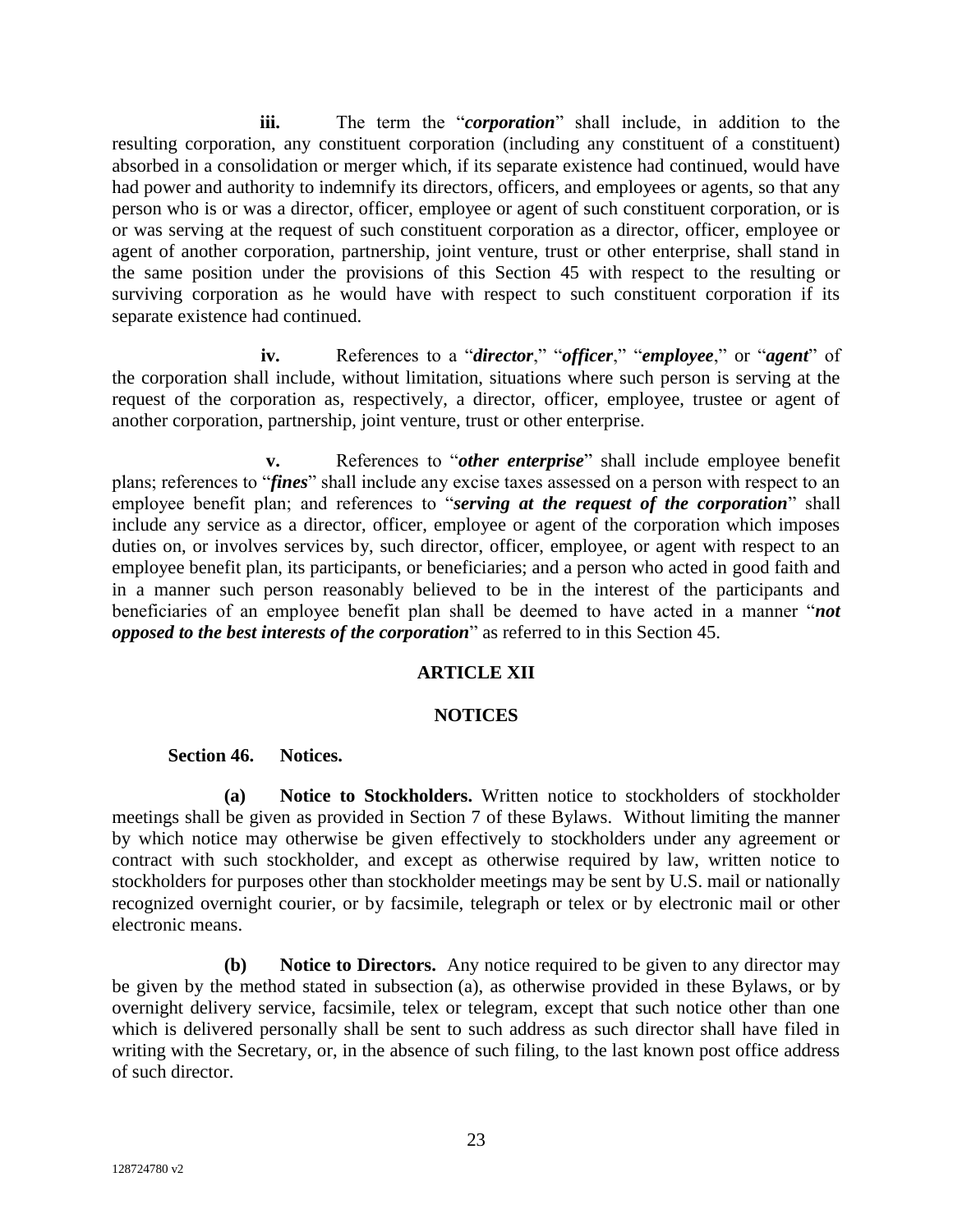**(c) Affidavit of Mailing.** An affidavit of mailing, executed by a duly authorized and competent employee of the corporation or its transfer agent appointed with respect to the class of stock affected, or other agent, specifying the name and address or the names and addresses of the stockholder or stockholders, or director or directors, to whom any such notice or notices was or were given, and the time and method of giving the same, shall in the absence of fraud, be prima facie evidence of the facts therein contained.

**(d) Methods of Notice.** It shall not be necessary that the same method of giving notice be employed in respect of all recipients of notice, but one permissible method may be employed in respect of any one or more, and any other permissible method or methods may be employed in respect of any other or others.

**(e) Notice to Person With Whom Communication is Unlawful.** Whenever notice is required to be given, under any provision of law or of the Certificate of Incorporation or Bylaws of the corporation, to any person with whom communication is unlawful, the giving of such notice to such person shall not be required and there shall be no duty to apply to any governmental authority or agency for a license or permit to give such notice to such person. Any action or meeting which shall be taken or held without notice to any such person with whom communication is unlawful shall have the same force and effect as if such notice had been duly given. In the event that the action taken by the corporation is such as to require the filing of a certificate under any provision of the DGCL, the certificate shall state, if such is the fact and if notice is required, that notice was given to all persons entitled to receive notice except such persons with whom communication is unlawful.

**(f) Notice to Stockholders Sharing an Address.** Except as otherwise prohibited under the DGCL, any notice given under the provisions of the DGCL, the Certificate of Incorporation or the Bylaws shall be effective if given by a single written notice to stockholders who share an address if consented to by the stockholders at that address to whom such notice is given. Such consent shall have been deemed to have been given if such stockholder fails to object in writing to the corporation within 60 days of having been given notice by the corporation of its intention to send the single notice. Any consent shall be revocable by the stockholder by written notice to the corporation.

# **ARTICLE XIII**

### **AMENDMENTS**

**Section 47. Amendments.** Subject to the limitations set forth in Section 45(h) of these Bylaws or the provisions of the Certificate of Incorporation, the Board of Directors is expressly empowered to adopt, amend or repeal the Bylaws of the corporation. Any adoption, amendment or repeal of the Bylaws of the corporation by the Board of Directors shall require the approval of a majority of the authorized number of directors. The stockholders also shall have power to adopt, amend or repeal the Bylaws of the corporation; provided, ho*wever,* that, in addition to any vote of the holders of any class or series of stock of the corporation required by law or by the Certificate of Incorporation, such action by stockholders shall require the affirmative vote of the holders of at least 66 2/3% of the voting power of all of the then